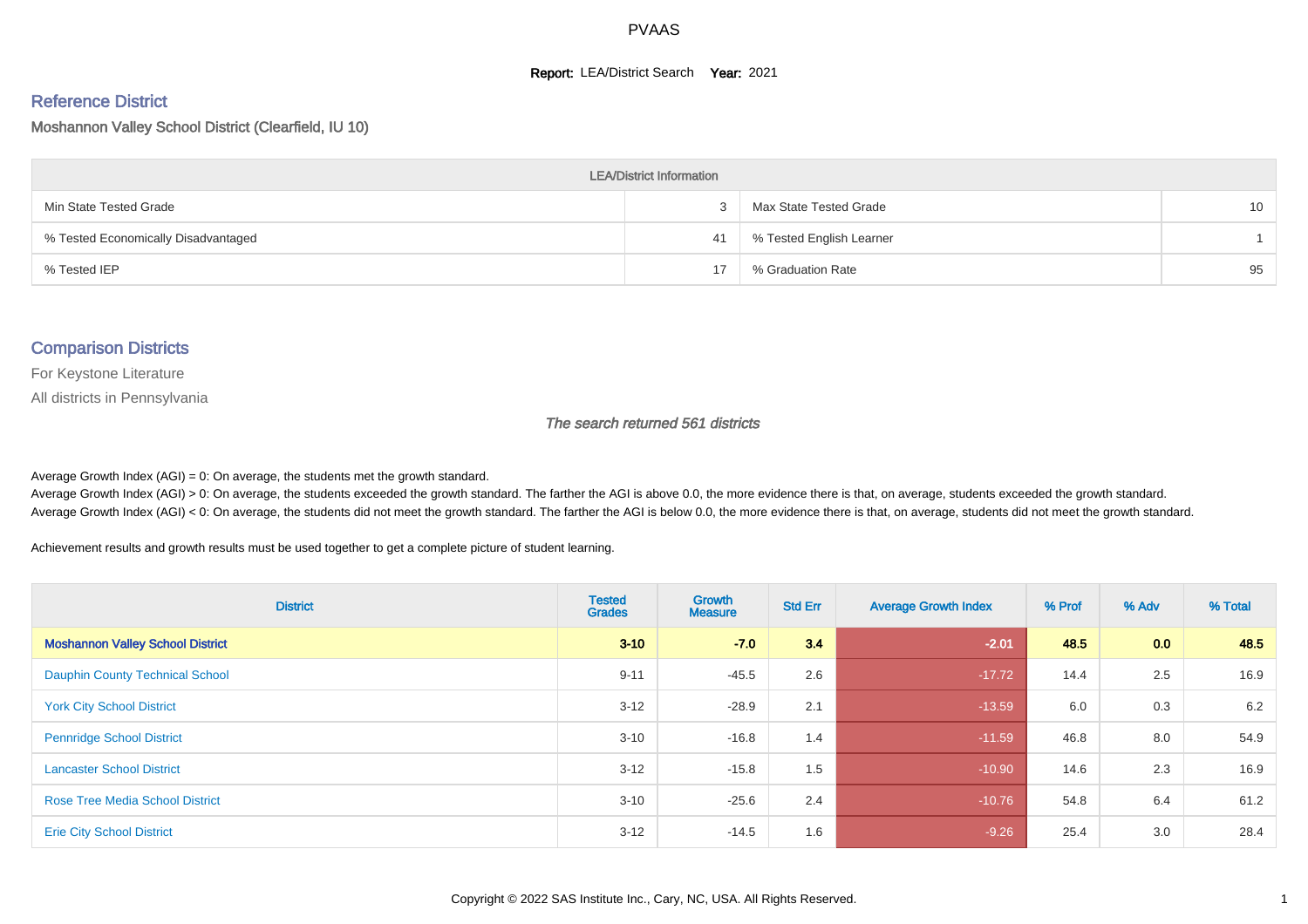| <b>District</b>                             | <b>Tested</b><br><b>Grades</b> | <b>Growth</b><br><b>Measure</b> | <b>Std Err</b> | <b>Average Growth Index</b> | % Prof | % Adv   | % Total |
|---------------------------------------------|--------------------------------|---------------------------------|----------------|-----------------------------|--------|---------|---------|
| <b>Moshannon Valley School District</b>     | $3 - 10$                       | $-7.0$                          | 3.4            | $-2.01$                     | 48.5   | 0.0     | 48.5    |
| <b>Shikellamy School District</b>           | $3 - 10$                       | $-22.3$                         | 2.5            | $-8.92$                     | 33.3   | 6.1     | 39.5    |
| <b>West Side CTC</b>                        | $9 - 10$                       | $-37.4$                         | 4.3            | $-8.64$                     | 8.8    | 0.0     | 8.8     |
| <b>Norristown Area School District</b>      | $3 - 12$                       | $-12.8$                         | 1.6            | $-7.98$                     | 23.5   | $2.3\,$ | 25.7    |
| <b>Owen J Roberts School District</b>       | $3 - 11$                       | $-12.3$                         | 1.6            | $-7.61$                     | 57.0   | 11.9    | 69.0    |
| <b>Hatboro-Horsham School District</b>      | $3 - 11$                       | $-12.8$                         | 1.7            | $-7.47$                     | 45.6   | 7.2     | 52.8    |
| Philipsburg-Osceola Area School District    | $3 - 11$                       | $-24.8$                         | 3.3            | $-7.43$                     | 19.7   | 2.6     | 22.4    |
| <b>Chambersburg Area School District</b>    | $3 - 11$                       | $-9.5$                          | 1.3            | $-7.20$                     | 42.7   | 8.6     | 51.4    |
| <b>Northwestern School District</b>         | $3 - 11$                       | $-24.9$                         | 3.5            | $-7.13$                     | 42.6   | 2.9     | 45.6    |
| <b>Bristol Township School District</b>     | $3 - 11$                       | $-13.9$                         | 2.0            | $-7.05$                     | 31.0   | 3.7     | 34.7    |
| <b>Curwensville Area School District</b>    | $3 - 11$                       | $-27.9$                         | 4.1            | $-6.72$                     | 42.5   | 4.1     | 46.6    |
| Mifflinburg Area School District            | $3 - 11$                       | $-15.8$                         | 2.5            | $-6.30$                     | 42.4   | 4.0     | 46.4    |
| Lackawanna Trail School District            | $3 - 10$                       | $-21.7$                         | 3.5            | $-6.20$                     | 38.5   | 1.5     | 40.0    |
| <b>Lawrence County CTC</b>                  | $10 - 11$                      | $-21.7$                         | 3.6            | $-6.05$                     | 19.8   | 0.0     | 19.8    |
| <b>Ringgold School District</b>             | $3 - 11$                       | $-14.7$                         | 2.4            | $-6.04$                     | 41.5   | 7.9     | 49.4    |
| <b>Abington School District</b>             | $3 - 10$                       | $-11.5$                         | 1.9            | $-6.00$                     | 56.2   | 11.6    | 67.8    |
| <b>Springfield Township School District</b> | $3 - 11$                       | $-18.9$                         | 3.2            | $-5.88$                     | 62.6   | 3.6     | 66.3    |
| <b>Solanco School District</b>              | $3 - 11$                       | $-11.0$                         | 2.0            | $-5.55$                     | 41.6   | 4.5     | 46.1    |
| <b>Exeter Township School District</b>      | $3 - 11$                       | $-10.4$                         | 1.9            | $-5.44$                     | 50.6   | 2.7     | 53.3    |
| <b>Southern Fulton School District</b>      | $3 - 11$                       | $-23.7$                         | 4.4            | $-5.37$                     | 34.2   | 10.5    | 44.7    |
| Mastery Charter School - Gratz Campus       | $7 - 10$                       | $-23.9$                         | 4.5            | $-5.29$                     | 2.9    | 0.0     | 2.9     |
| <b>Plum Borough School District</b>         | $3 - 11$                       | $-11.3$                         | 2.2            | $-5.19$                     | 51.1   | 9.0     | 60.1    |
| <b>Titusville Area School District</b>      | $3 - 11$                       | $-13.2$                         | 2.6            | $-4.99$                     | 43.2   | 4.8     | 48.0    |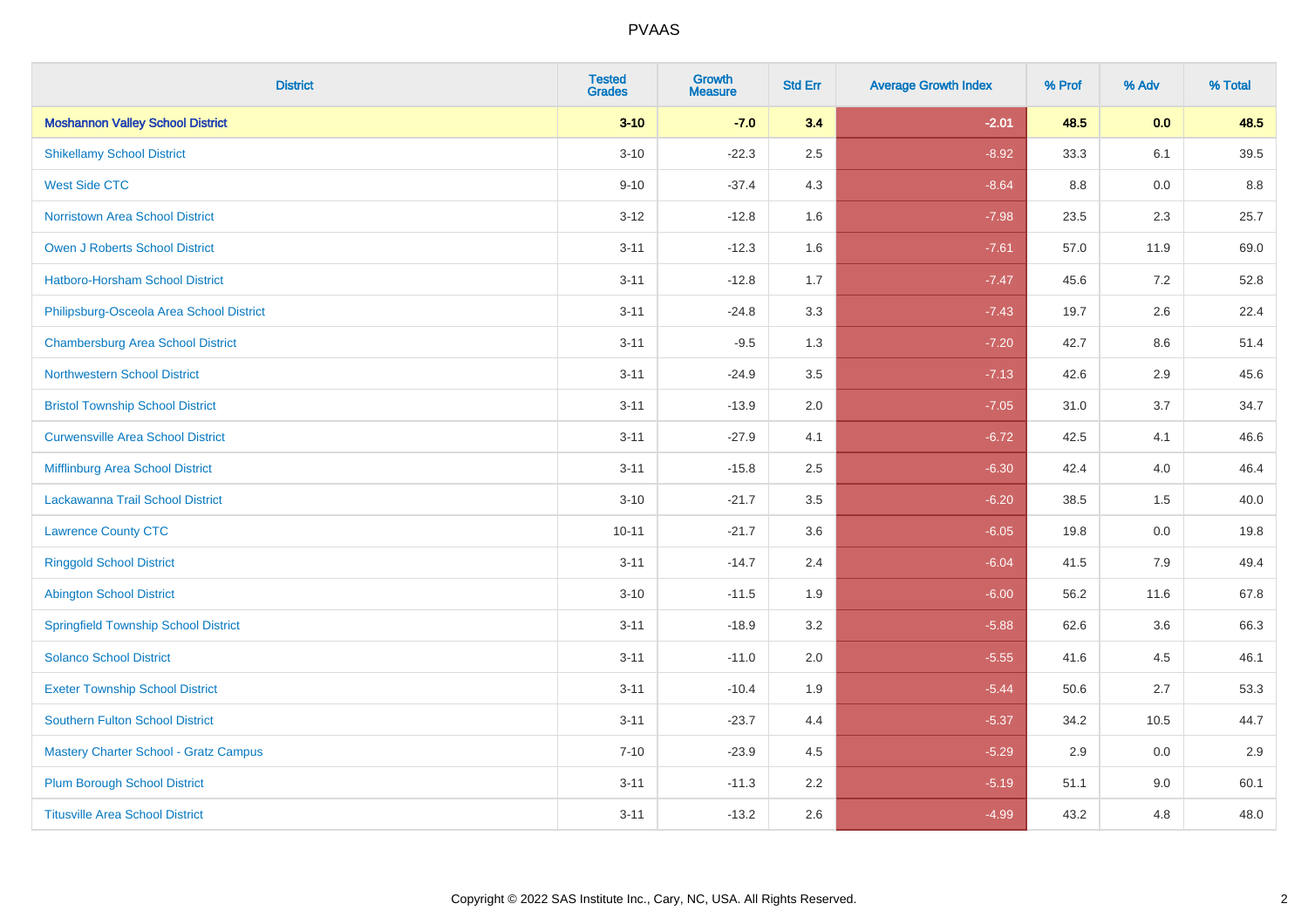| <b>District</b>                                | <b>Tested</b><br><b>Grades</b> | <b>Growth</b><br><b>Measure</b> | <b>Std Err</b> | <b>Average Growth Index</b> | % Prof | % Adv | % Total |
|------------------------------------------------|--------------------------------|---------------------------------|----------------|-----------------------------|--------|-------|---------|
| <b>Moshannon Valley School District</b>        | $3 - 10$                       | $-7.0$                          | 3.4            | $-2.01$                     | 48.5   | 0.0   | 48.5    |
| Southern Columbia Area School District         | $3 - 11$                       | $-14.6$                         | 3.0            | $-4.92$                     | 55.0   | 4.0   | 59.0    |
| Schuylkill Haven Area School District          | $3 - 11$                       | $-15.3$                         | 3.1            | $-4.87$                     | 49.7   | 2.4   | 52.1    |
| <b>Bucks County Technical High School</b>      | $9 - 10$                       | $-12.0$                         | 2.5            | $-4.84$                     | 35.9   | 3.2   | 39.2    |
| <b>Tacony Academy Charter School</b>           | $3 - 11$                       | $-14.7$                         | 3.0            | $-4.82$                     | 22.4   | 1.8   | 24.1    |
| <b>Tulpehocken Area School District</b>        | $3 - 12$                       | $-13.7$                         | 2.8            | $-4.81$                     | 36.7   | 2.8   | 39.4    |
| <b>Frazier School District</b>                 | $3 - 11$                       | $-17.2$                         | 3.7            | $-4.70$                     | 37.1   | 1.6   | 38.7    |
| <b>Riverside Beaver County School District</b> | $3 - 11$                       | $-14.0$                         | 3.0            | $-4.64$                     | 49.4   | 8.8   | 58.2    |
| <b>Penns Manor Area School District</b>        | $3 - 12$                       | $-17.0$                         | 3.7            | $-4.52$                     | 29.7   | 3.1   | 32.8    |
| <b>Annville-Cleona School District</b>         | $3 - 12$                       | $-12.1$                         | 2.7            | $-4.46$                     | 34.9   | 7.8   | 42.6    |
| Lampeter-Strasburg School District             | $3 - 12$                       | $-8.6$                          | 2.0            | $-4.33$                     | 55.1   | 9.8   | 64.8    |
| <b>Butler Area School District</b>             | $3 - 11$                       | $-6.5$                          | 1.5            | $-4.26$                     | 42.5   | 9.4   | 51.9    |
| Southern Tioga School District                 | $3 - 11$                       | $-11.5$                         | 2.7            | $-4.25$                     | 47.8   | 6.4   | 54.3    |
| <b>South Park School District</b>              | $3 - 11$                       | $-11.3$                         | 2.7            | $-4.23$                     | 53.5   | 13.7  | 67.3    |
| <b>West Mifflin Area School District</b>       | $3 - 12$                       | $-12.3$                         | 2.9            | $-4.22$                     | 39.7   | 10.3  | 50.0    |
| <b>Columbia-Montour AVTS</b>                   | $9 - 10$                       | $-12.5$                         | 3.0            | $-4.16$                     | 22.3   | 0.6   | 22.9    |
| Jefferson County-Dubois AVTS                   | $9 - 11$                       | $-16.2$                         | 3.9            | $-4.16$                     | 23.0   | 0.0   | 23.0    |
| <b>Wellsboro Area School District</b>          | $3 - 11$                       | $-12.4$                         | 3.0            | $-4.11$                     | 49.2   | 11.9  | 61.1    |
| <b>Avonworth School District</b>               | $3 - 10$                       | $-12.6$                         | 3.1            | $-4.01$                     | 59.8   | 4.6   | 64.4    |
| <b>Big Spring School District</b>              | $3 - 11$                       | $-9.8$                          | 2.4            | $-4.00$                     | 38.6   | 8.9   | 47.5    |
| Catasauqua Area School District                | $3 - 12$                       | $-12.1$                         | 3.0            | $-4.00$                     | 36.8   | 7.6   | 44.3    |
| Southern Huntingdon County School District     | $3 - 11$                       | $-12.9$                         | 3.2            | $-3.98$                     | 32.5   | 2.5   | 35.0    |
| <b>Minersville Area School District</b>        | $3 - 11$                       | $-14.4$                         | 3.7            | $-3.90$                     | 39.3   | 3.3   | 42.6    |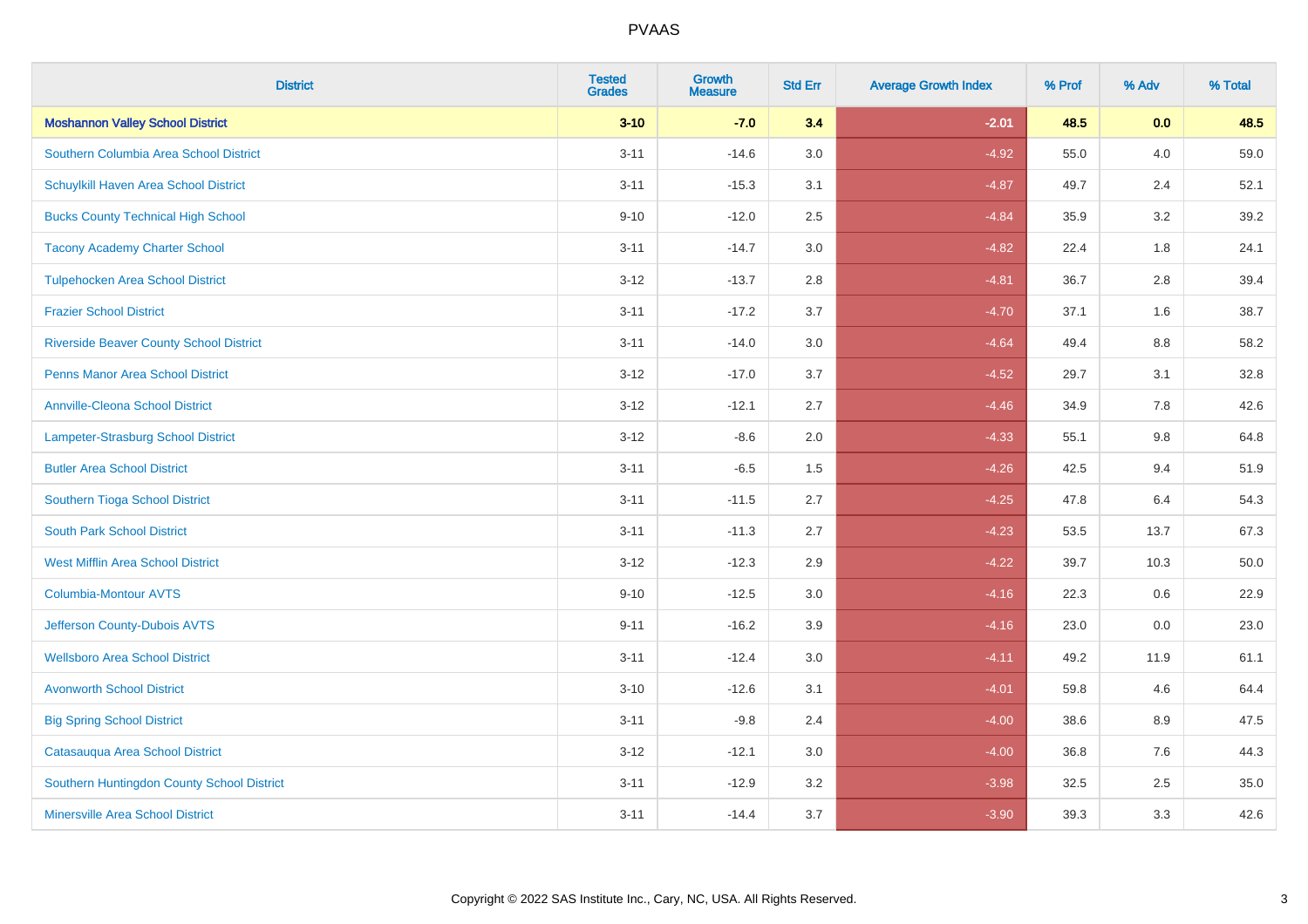| <b>District</b>                               | <b>Tested</b><br><b>Grades</b> | <b>Growth</b><br><b>Measure</b> | <b>Std Err</b> | <b>Average Growth Index</b> | % Prof | % Adv   | % Total |
|-----------------------------------------------|--------------------------------|---------------------------------|----------------|-----------------------------|--------|---------|---------|
| <b>Moshannon Valley School District</b>       | $3 - 10$                       | $-7.0$                          | 3.4            | $-2.01$                     | 48.5   | 0.0     | 48.5    |
| <b>Bradford Area School District</b>          | $3 - 12$                       | $-9.3$                          | 2.4            | $-3.87$                     | 45.8   | $8.3\,$ | 54.2    |
| <b>Marion Center Area School District</b>     | $3 - 10$                       | $-12.0$                         | 3.1            | $-3.87$                     | 33.7   | 1.1     | 34.8    |
| Northern Lehigh School District               | $3 - 12$                       | $-10.4$                         | 2.7            | $-3.82$                     | 28.0   | 9.3     | 37.3    |
| Propel Charter School - Braddock Hills        | $3 - 11$                       | $-13.6$                         | 3.6            | $-3.81$                     | 9.7    | 1.6     | 11.3    |
| Johnsonburg Area School District              | $3 - 11$                       | $-14.1$                         | 3.9            | $-3.62$                     | 54.0   | 4.6     | 58.6    |
| <b>Berwick Area School District</b>           | $3 - 11$                       | $-9.3$                          | 2.6            | $-3.59$                     | 42.1   | 5.5     | 47.6    |
| <b>Ridgway Area School District</b>           | $3 - 11$                       | $-14.5$                         | 4.1            | $-3.56$                     | 49.0   | 9.8     | 58.8    |
| <b>Clearfield Area School District</b>        | $3 - 10$                       | $-9.4$                          | 2.6            | $-3.56$                     | 43.0   | 3.1     | 46.1    |
| <b>Moniteau School District</b>               | $3 - 11$                       | $-11.8$                         | 3.3            | $-3.56$                     | 50.0   | 6.3     | 56.3    |
| <b>Milton Area School District</b>            | $3 - 11$                       | $-8.7$                          | 2.5            | $-3.52$                     | 45.4   | 6.9     | 52.3    |
| <b>Penn-Delco School District</b>             | $3 - 11$                       | $-6.8$                          | 1.9            | $-3.51$                     | 46.6   | 3.2     | 49.8    |
| <b>Williamsburg Community School District</b> | $3 - 11$                       | $-14.3$                         | 4.1            | $-3.48$                     | 28.3   | $0.0\,$ | 28.3    |
| <b>Interboro School District</b>              | $3 - 12$                       | $-7.3$                          | 2.1            | $-3.43$                     | 46.6   | 4.8     | 51.4    |
| <b>Elizabeth Forward School District</b>      | $3 - 11$                       | $-8.4$                          | 2.4            | $-3.41$                     | 51.7   | 4.0     | 55.7    |
| <b>Steelton-Highspire School District</b>     | $3 - 11$                       | $-11.8$                         | 3.5            | $-3.40$                     | 14.5   | $0.0\,$ | 14.5    |
| <b>Neshannock Township School District</b>    | $3 - 10$                       | $-9.7$                          | 2.9            | $-3.34$                     | 62.4   | 5.6     | 67.9    |
| Maritime Academy Charter School               | $3 - 10$                       | $-11.4$                         | 3.5            | $-3.29$                     | 15.2   | 0.0     | 15.2    |
| <b>Tamaqua Area School District</b>           | $3 - 12$                       | $-8.2$                          | 2.5            | $-3.24$                     | 44.5   | 1.9     | 46.4    |
| <b>Waynesboro Area School District</b>        | $3 - 12$                       | $-6.1$                          | 1.9            | $-3.20$                     | 50.0   | 6.8     | 56.8    |
| <b>Boyertown Area School District</b>         | $3 - 11$                       | $-4.7$                          | 1.5            | $-3.17$                     | 55.2   | 11.3    | 66.5    |
| <b>Wallenpaupack Area School District</b>     | $3 - 11$                       | $-7.1$                          | 2.3            | $-3.09$                     | 40.8   | 2.4     | 43.1    |
| <b>Dubois Area School District</b>            | $3 - 11$                       | $-6.2$                          | 2.0            | $-3.07$                     | 50.9   | 13.4    | 64.3    |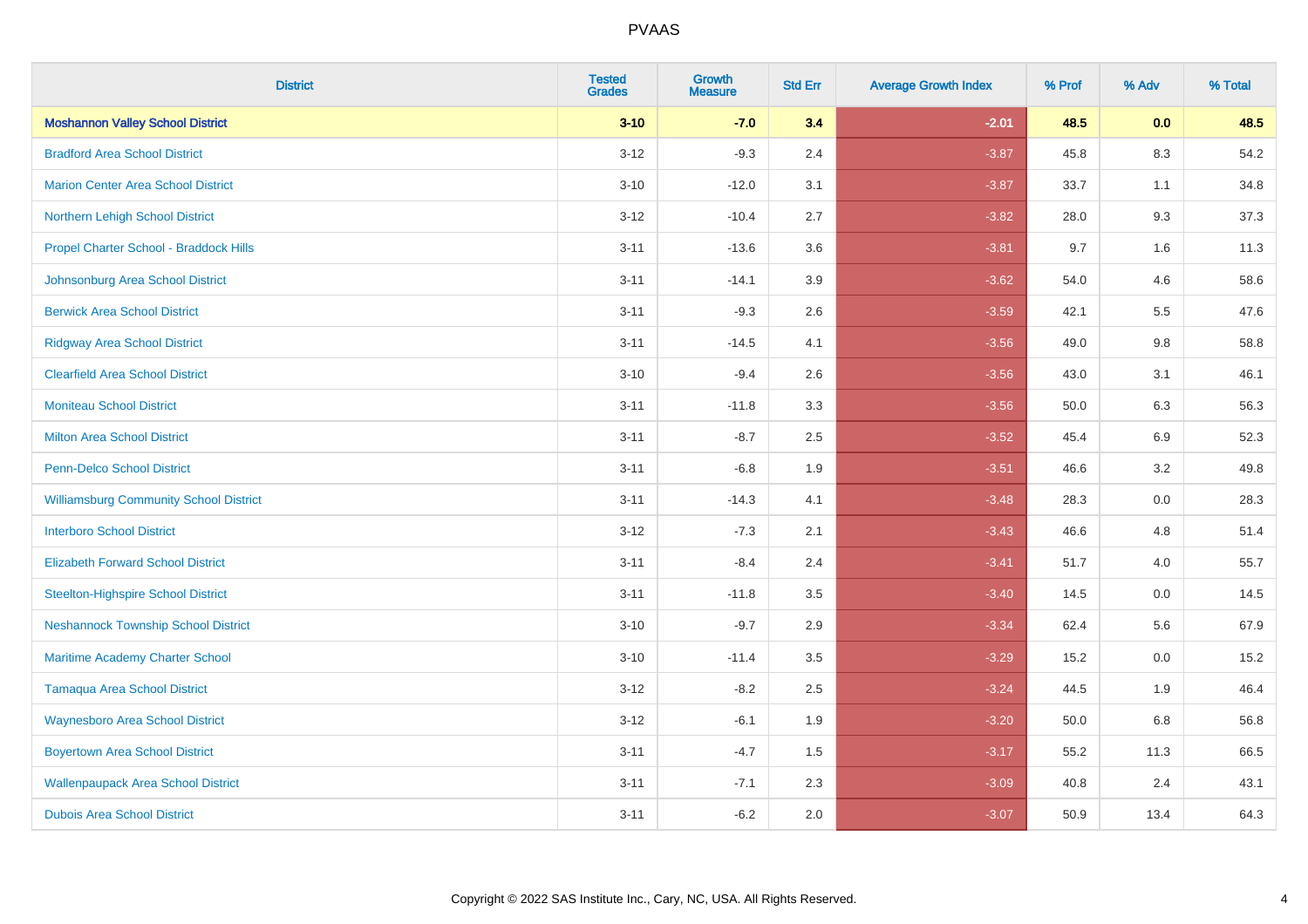| <b>District</b>                              | <b>Tested</b><br><b>Grades</b> | <b>Growth</b><br><b>Measure</b> | <b>Std Err</b> | <b>Average Growth Index</b> | % Prof | % Adv   | % Total |
|----------------------------------------------|--------------------------------|---------------------------------|----------------|-----------------------------|--------|---------|---------|
| <b>Moshannon Valley School District</b>      | $3 - 10$                       | $-7.0$                          | 3.4            | $-2.01$                     | 48.5   | 0.0     | 48.5    |
| <b>Palisades School District</b>             | $3 - 11$                       | $-8.7$                          | 2.8            | $-3.06$                     | 53.8   | 6.7     | 60.5    |
| <b>Pittsburgh School District</b>            | $3 - 11$                       | $-3.3$                          | 1.1            | $-3.04$                     | 33.9   | 8.2     | 42.1    |
| Philadelphia Academy Charter School          | $3 - 11$                       | $-8.9$                          | 2.9            | $-3.04$                     | 50.5   | $2.9\,$ | 53.4    |
| <b>North East School District</b>            | $3 - 11$                       | $-9.3$                          | 3.1            | $-3.02$                     | 62.6   | 14.4    | 77.0    |
| <b>Penn Hills School District</b>            | $3 - 11$                       | $-7.6$                          | 2.6            | $-2.94$                     | 33.1   | 0.7     | 33.8    |
| <b>Conneaut School District</b>              | $3 - 12$                       | $-7.5$                          | 2.6            | $-2.91$                     | 38.4   | 7.4     | 45.8    |
| <b>Easton Area School District</b>           | $3 - 12$                       | $-4.1$                          | 1.4            | $-2.91$                     | 39.9   | 4.0     | 43.9    |
| <b>Rochester Area School District</b>        | $3 - 11$                       | $-13.2$                         | 4.6            | $-2.89$                     | 19.5   | 1.3     | 20.8    |
| <b>Union City Area School District</b>       | $3 - 12$                       | $-10.2$                         | 3.6            | $-2.87$                     | 42.9   | $3.2\,$ | 46.0    |
| <b>Northern Potter School District</b>       | $3 - 12$                       | $-13.1$                         | 4.6            | $-2.84$                     | 37.5   | 0.0     | 37.5    |
| <b>Propel Charter School-Homestead</b>       | $3 - 11$                       | $-11.7$                         | 4.1            | $-2.84$                     | 15.9   | 0.0     | 15.9    |
| Nazareth Area School District                | $3 - 11$                       | $-4.7$                          | 1.7            | $-2.82$                     | 59.2   | 9.9     | 69.0    |
| <b>Carlisle Area School District</b>         | $3 - 11$                       | $-5.3$                          | 1.9            | $-2.81$                     | 54.0   | 6.3     | 60.3    |
| <b>Carmichaels Area School District</b>      | $3 - 10$                       | $-9.3$                          | 3.3            | $-2.81$                     | 35.1   | 1.4     | 36.5    |
| <b>Redbank Valley School District</b>        | $3 - 11$                       | $-9.5$                          | 3.4            | $-2.77$                     | 31.5   | 4.9     | 36.4    |
| <b>Highlands School District</b>             | $3 - 11$                       | $-7.4$                          | 2.7            | $-2.76$                     | 44.4   | 3.7     | 48.2    |
| <b>Forest Hills School District</b>          | $3 - 11$                       | $-7.3$                          | 2.7            | $-2.74$                     | 41.1   | 13.7    | 54.8    |
| <b>Trinity Area School District</b>          | $3 - 11$                       | $-5.4$                          | 2.0            | $-2.71$                     | 48.3   | 11.8    | 60.1    |
| <b>Propel Charter School-Montour</b>         | $3 - 10$                       | $-10.7$                         | 3.9            | $-2.71$                     | 13.7   | $0.0\,$ | 13.7    |
| South Allegheny School District              | $3 - 11$                       | $-8.8$                          | 3.2            | $-2.70$                     | 40.5   | 0.0     | 40.5    |
| <b>Quakertown Community School District</b>  | $3 - 12$                       | $-4.4$                          | 1.6            | $-2.70$                     | 56.5   | 10.0    | 66.6    |
| <b>Blairsville-Saltsburg School District</b> | $3 - 11$                       | $-8.0$                          | 3.0            | $-2.68$                     | 37.3   | 7.0     | 44.3    |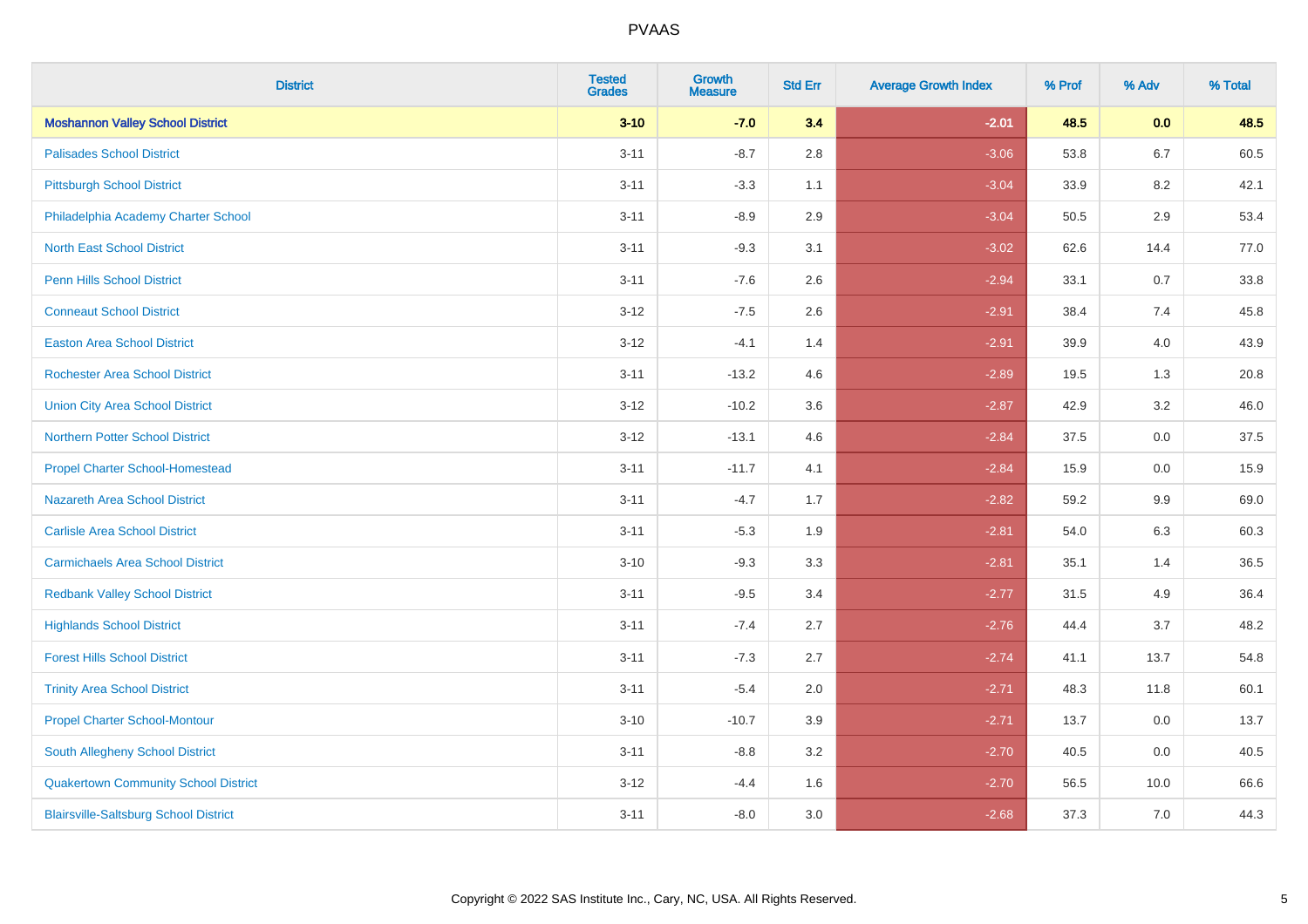| <b>District</b>                               | <b>Tested</b><br><b>Grades</b> | Growth<br><b>Measure</b> | <b>Std Err</b> | <b>Average Growth Index</b> | % Prof | % Adv   | % Total |
|-----------------------------------------------|--------------------------------|--------------------------|----------------|-----------------------------|--------|---------|---------|
| <b>Moshannon Valley School District</b>       | $3 - 10$                       | $-7.0$                   | 3.4            | $-2.01$                     | 48.5   | 0.0     | 48.5    |
| <b>Harbor Creek School District</b>           | $3 - 11$                       | $-7.1$                   | 2.7            | $-2.67$                     | 48.8   | 15.2    | 64.0    |
| <b>Pine Grove Area School District</b>        | $3 - 11$                       | $-7.7$                   | 2.9            | $-2.66$                     | 42.3   | 7.7     | 50.0    |
| <b>New Castle Area School District</b>        | $3-12$                         | $-6.4$                   | 2.4            | $-2.66$                     | 32.5   | $4.3$   | 36.8    |
| Northern Tioga School District                | $3 - 12$                       | $-7.5$                   | 2.8            | $-2.64$                     | 54.0   | 1.2     | 55.2    |
| <b>Dunmore School District</b>                | $3 - 11$                       | $-7.7$                   | 2.9            | $-2.62$                     | 34.0   | 7.2     | 41.2    |
| <b>Coatesville Area School District</b>       | $3 - 11$                       | $-4.4$                   | 1.7            | $-2.62$                     | 36.3   | $4.2\,$ | 40.5    |
| <b>Northwest Area School District</b>         | $3 - 10$                       | $-10.0$                  | 3.8            | $-2.59$                     | 34.6   | 7.3     | 41.8    |
| <b>Blue Mountain School District</b>          | $3 - 10$                       | $-5.8$                   | 2.3            | $-2.56$                     | 46.6   | 8.5     | 55.1    |
| <b>Slippery Rock Area School District</b>     | $3 - 11$                       | $-6.3$                   | 2.5            | $-2.51$                     | 56.2   | $9.5\,$ | 65.7    |
| <b>North Star School District</b>             | $3 - 11$                       | $-8.7$                   | 3.5            | $-2.51$                     | 47.8   | 6.0     | 53.7    |
| Mahanoy Area School District                  | $3 - 10$                       | $-9.0$                   | 3.6            | $-2.49$                     | 26.2   | 1.6     | 27.9    |
| <b>Keystone Central School District</b>       | $3 - 11$                       | $-5.1$                   | 2.0            | $-2.46$                     | 44.7   | 4.6     | 49.4    |
| <b>Sugar Valley Rural Charter School</b>      | $3 - 11$                       | $-11.0$                  | 4.5            | $-2.46$                     | 14.9   | $0.0\,$ | 14.9    |
| <b>Mohawk Area School District</b>            | $3 - 11$                       | $-7.5$                   | 3.1            | $-2.45$                     | 49.4   | 11.0    | 60.4    |
| <b>Innovative Arts Academy Charter School</b> | $6 - 11$                       | $-9.1$                   | 3.7            | $-2.44$                     | 9.5    | 0.0     | 9.5     |
| <b>Yough School District</b>                  | $3 - 10$                       | $-6.6$                   | 2.7            | $-2.43$                     | 50.8   | 4.0     | 54.8    |
| <b>Chartiers-Houston School District</b>      | $3 - 10$                       | $-8.6$                   | 3.5            | $-2.41$                     | 59.7   | 4.5     | 64.2    |
| <b>Farrell Area School District</b>           | $3 - 11$                       | $-10.4$                  | 4.3            | $-2.41$                     | 19.0   | 0.0     | 19.0    |
| <b>Universal Audenried Charter School</b>     | $9 - 11$                       | $-5.8$                   | 2.4            | $-2.40$                     | 14.6   | 0.0     | 14.6    |
| <b>Freedom Area School District</b>           | $3 - 11$                       | $-7.1$                   | 3.0            | $-2.37$                     | 43.8   | 4.2     | 47.9    |
| Jefferson-Morgan School District              | $3 - 10$                       | $-9.9$                   | 4.2            | $-2.35$                     | 43.8   | 4.2     | 47.9    |
| La Academia Partnership Charter School        | $6 - 11$                       | $-11.0$                  | 4.7            | $-2.34$                     | 6.8    | 0.0     | 6.8     |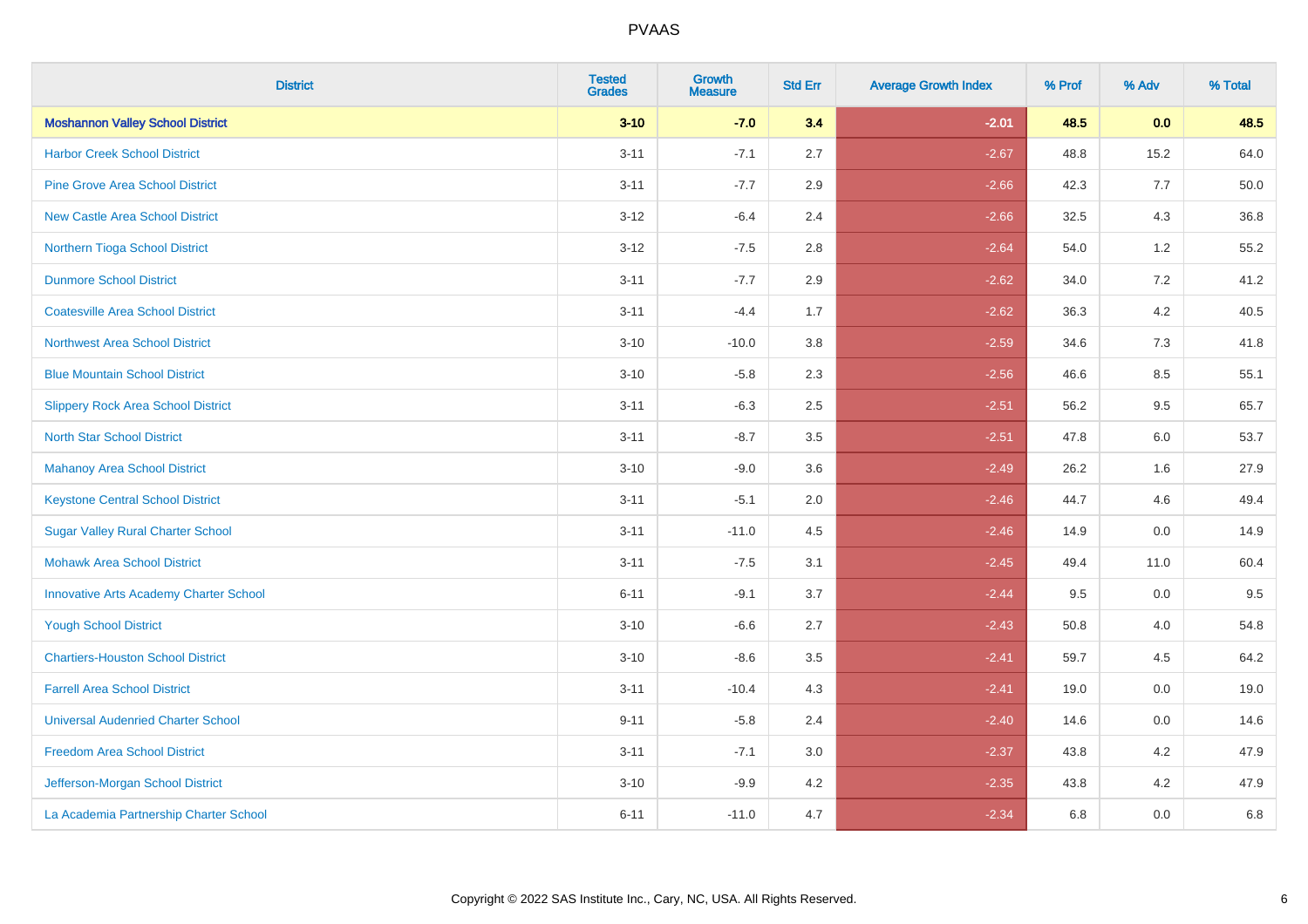| <b>District</b>                                   | <b>Tested</b><br><b>Grades</b> | <b>Growth</b><br><b>Measure</b> | <b>Std Err</b> | <b>Average Growth Index</b> | % Prof | % Adv   | % Total |
|---------------------------------------------------|--------------------------------|---------------------------------|----------------|-----------------------------|--------|---------|---------|
| <b>Moshannon Valley School District</b>           | $3 - 10$                       | $-7.0$                          | 3.4            | $-2.01$                     | 48.5   | 0.0     | 48.5    |
| <b>Southmoreland School District</b>              | $3 - 11$                       | $-8.3$                          | 3.6            | $-2.32$                     | 56.8   | $7.2\,$ | 64.0    |
| <b>Upper Moreland Township School District</b>    | $3 - 11$                       | $-5.0$                          | 2.2            | $-2.31$                     | 57.9   | 4.0     | 61.9    |
| South Williamsport Area School District           | $3 - 10$                       | $-5.7$                          | 2.5            | $-2.30$                     | 45.5   | 4.5     | 50.0    |
| Salisbury-Elk Lick School District                | $3 - 11$                       | $-13.5$                         | 5.9            | $-2.30$                     | 27.8   | 0.0     | 27.8    |
| Indiana Area School District                      | $3 - 11$                       | $-5.3$                          | 2.3            | $-2.28$                     | 47.6   | 18.4    | 66.1    |
| <b>Oxford Area School District</b>                | $3 - 11$                       | $-4.3$                          | 1.9            | $-2.26$                     | 41.3   | 8.0     | 49.3    |
| <b>Juniata County School District</b>             | $3 - 12$                       | $-4.9$                          | 2.1            | $-2.26$                     | 38.5   | 2.9     | 41.4    |
| <b>Portage Area School District</b>               | $3 - 10$                       | $-8.1$                          | 3.6            | $-2.26$                     | 40.6   | 9.4     | 50.0    |
| <b>Windber Area School District</b>               | $3 - 11$                       | $-7.2$                          | 3.2            | $-2.24$                     | 55.4   | 7.2     | 62.6    |
| <b>East Lycoming School District</b>              | $3 - 11$                       | $-6.0$                          | 2.7            | $-2.24$                     | 48.3   | 4.2     | 52.5    |
| <b>York Co School Of Technology</b>               | $9 - 12$                       | $-3.8$                          | 1.7            | $-2.22$                     | 39.1   | 5.6     | 44.7    |
| <b>Muncy School District</b>                      | $3 - 11$                       | $-8.1$                          | 3.7            | $-2.21$                     | 42.0   | $3.8\,$ | 45.8    |
| <b>West Middlesex Area School District</b>        | $3 - 10$                       | $-8.4$                          | $3.8\,$        | $-2.21$                     | 34.9   | 2.8     | 37.6    |
| Jim Thorpe Area School District                   | $3 - 11$                       | $-5.8$                          | 2.7            | $-2.19$                     | 33.3   | 7.4     | 40.7    |
| <b>Keystone Education Center Charter School</b>   | $3 - 12$                       | $-12.9$                         | 5.9            | $-2.19$                     | 28.0   | $0.0\,$ | 28.0    |
| <b>Perkiomen Valley School District</b>           | $3 - 11$                       | $-3.5$                          | 1.6            | $-2.18$                     | 53.8   | 13.4    | 67.2    |
| <b>Benton Area School District</b>                | $3 - 10$                       | $-9.7$                          | 4.5            | $-2.18$                     | 43.2   | 5.4     | 48.6    |
| Susquehanna Township School District              | $3 - 12$                       | $-5.8$                          | 2.7            | $-2.17$                     | 36.0   | 5.6     | 41.6    |
| <b>Crawford Central School District</b>           | $3 - 11$                       | $-4.7$                          | 2.2            | $-2.15$                     | 40.6   | 10.5    | 51.1    |
| <b>Aliquippa School District</b>                  | $3 - 11$                       | $-9.0$                          | 4.2            | $-2.14$                     | 11.0   | 0.0     | 11.0    |
| <b>Williams Valley School District</b>            | $3 - 11$                       | $-7.3$                          | 3.4            | $-2.13$                     | 23.2   | 0.0     | 23.2    |
| <b>Executive Education Academy Charter School</b> | $3 - 10$                       | $-6.5$                          | 3.1            | $-2.08$                     | 23.7   | 2.2     | 25.8    |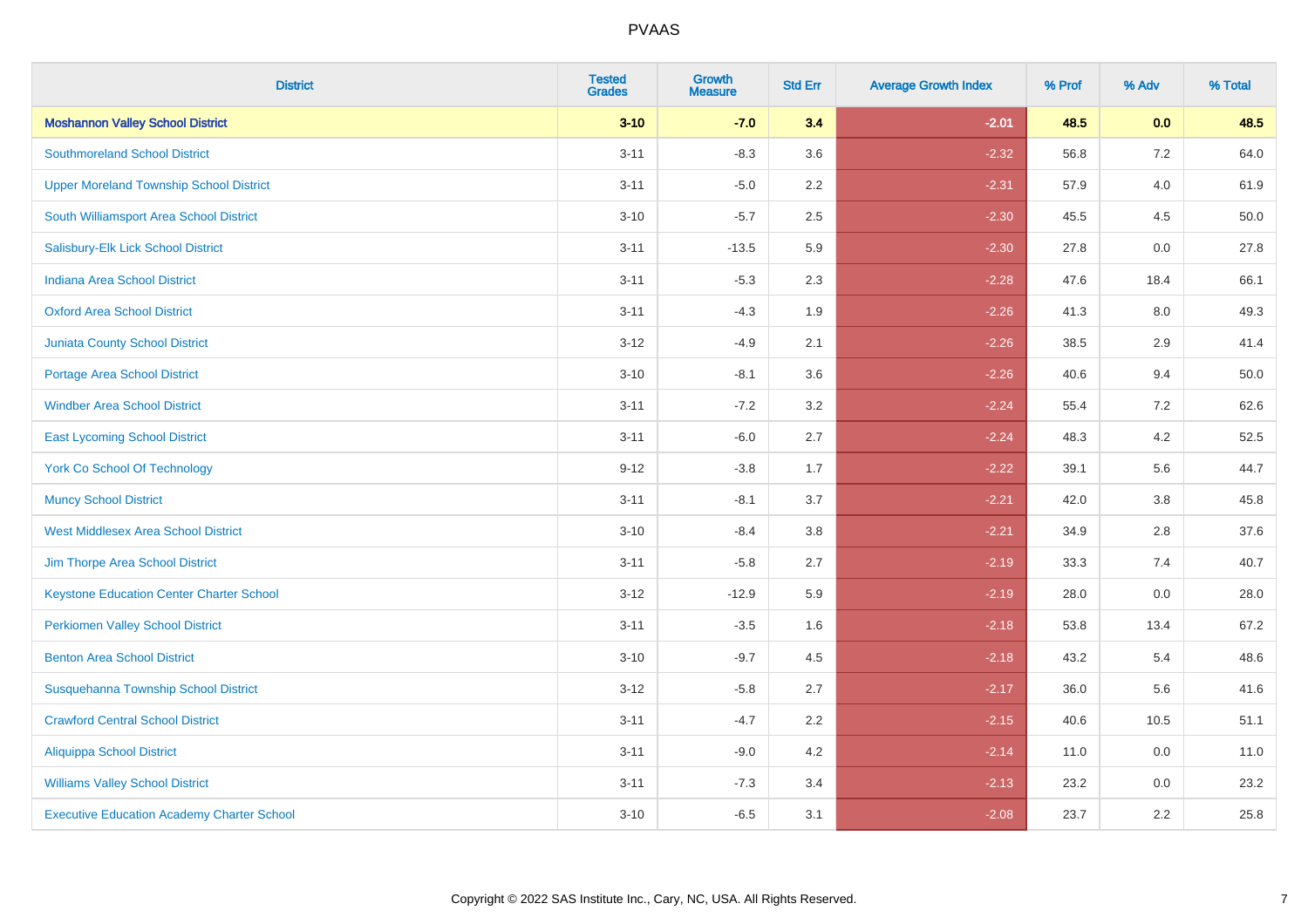| <b>District</b>                                | <b>Tested</b><br><b>Grades</b> | <b>Growth</b><br><b>Measure</b> | <b>Std Err</b> | <b>Average Growth Index</b> | % Prof | % Adv   | % Total |
|------------------------------------------------|--------------------------------|---------------------------------|----------------|-----------------------------|--------|---------|---------|
| <b>Moshannon Valley School District</b>        | $3 - 10$                       | $-7.0$                          | 3.4            | $-2.01$                     | 48.5   | 0.0     | 48.5    |
| <b>Middletown Area School District</b>         | $3 - 11$                       | $-5.3$                          | 2.6            | $-2.05$                     | 46.4   | 5.3     | 51.7    |
| <b>Karns City Area School District</b>         | $3 - 11$                       | $-6.0$                          | 2.9            | $-2.03$                     | 53.1   | 8.3     | 61.5    |
| <b>Corry Area School District</b>              | $3 - 11$                       | $-5.3$                          | 2.6            | $-2.03$                     | 38.5   | 6.0     | 44.5    |
| California Area School District                | $3 - 10$                       | $-7.3$                          | 3.6            | $-2.02$                     | 42.6   | 9.8     | 52.5    |
| <b>Moshannon Valley School District</b>        | $3 - 10$                       | $-7.0$                          | 3.4            | $-2.01$                     | 48.5   | 0.0     | 48.5    |
| The New Academy Charter School                 | $8 - 11$                       | $-10.4$                         | 5.2            | $-2.00$                     | 0.0    | $0.0\,$ | $0.0\,$ |
| <b>Upper Dauphin Area School District</b>      | $3 - 11$                       | $-6.3$                          | 3.2            | $-1.98$                     | 37.4   | 4.8     | 42.2    |
| <b>Mount Union Area School District</b>        | $3 - 10$                       | $-6.1$                          | 3.1            | $-1.97$                     | 32.2   | 3.4     | 35.6    |
| <b>Forest City Regional School District</b>    | $3 - 12$                       | $-6.0$                          | 3.0            | $-1.96$                     | 44.1   | 0.0     | 44.1    |
| <b>Bermudian Springs School District</b>       | $3 - 11$                       | $-5.5$                          | 2.9            | $-1.94$                     | 56.4   | 6.8     | 63.2    |
| <b>Somerset Area School District</b>           | $3 - 11$                       | $-4.4$                          | 2.3            | $-1.93$                     | 44.4   | 14.9    | 59.3    |
| <b>Mount Pleasant Area School District</b>     | $3 - 11$                       | $-5.0$                          | 2.6            | $-1.93$                     | 52.6   | 0.0     | 52.6    |
| <b>Gettysburg Area School District</b>         | $3 - 11$                       | $-4.0$                          | 2.1            | $-1.89$                     | 45.3   | 14.0    | 59.3    |
| <b>Greensburg Salem School District</b>        | $3 - 11$                       | $-4.4$                          | 2.4            | $-1.88$                     | 47.6   | 4.9     | 52.4    |
| <b>East Allegheny School District</b>          | $3 - 11$                       | $-6.3$                          | 3.3            | $-1.87$                     | 31.9   | 9.7     | 41.7    |
| <b>Western Beaver County School District</b>   | $3 - 11$                       | $-7.8$                          | 4.2            | $-1.87$                     | 56.5   | 6.5     | 63.0    |
| <b>Central Columbia School District</b>        | $3 - 12$                       | $-4.8$                          | 2.6            | $-1.86$                     | 53.7   | 14.8    | 68.5    |
| <b>Kiski Area School District</b>              | $3 - 11$                       | $-3.7$                          | 2.0            | $-1.86$                     | 57.4   | 10.4    | 67.8    |
| <b>Brownsville Area School District</b>        | $3 - 12$                       | $-7.2$                          | 3.9            | $-1.83$                     | 34.4   | 6.1     | 40.5    |
| <b>Montrose Area School District</b>           | $3 - 10$                       | $-5.5$                          | 3.0            | $-1.82$                     | 46.7   | 5.4     | 52.2    |
| <b>Brandywine Heights Area School District</b> | $3 - 11$                       | $-4.9$                          | 2.7            | $-1.81$                     | 49.2   | 8.2     | 57.4    |
| <b>Pequea Valley School District</b>           | $3 - 11$                       | $-5.8$                          | 3.2            | $-1.80$                     | 39.8   | 9.1     | 48.9    |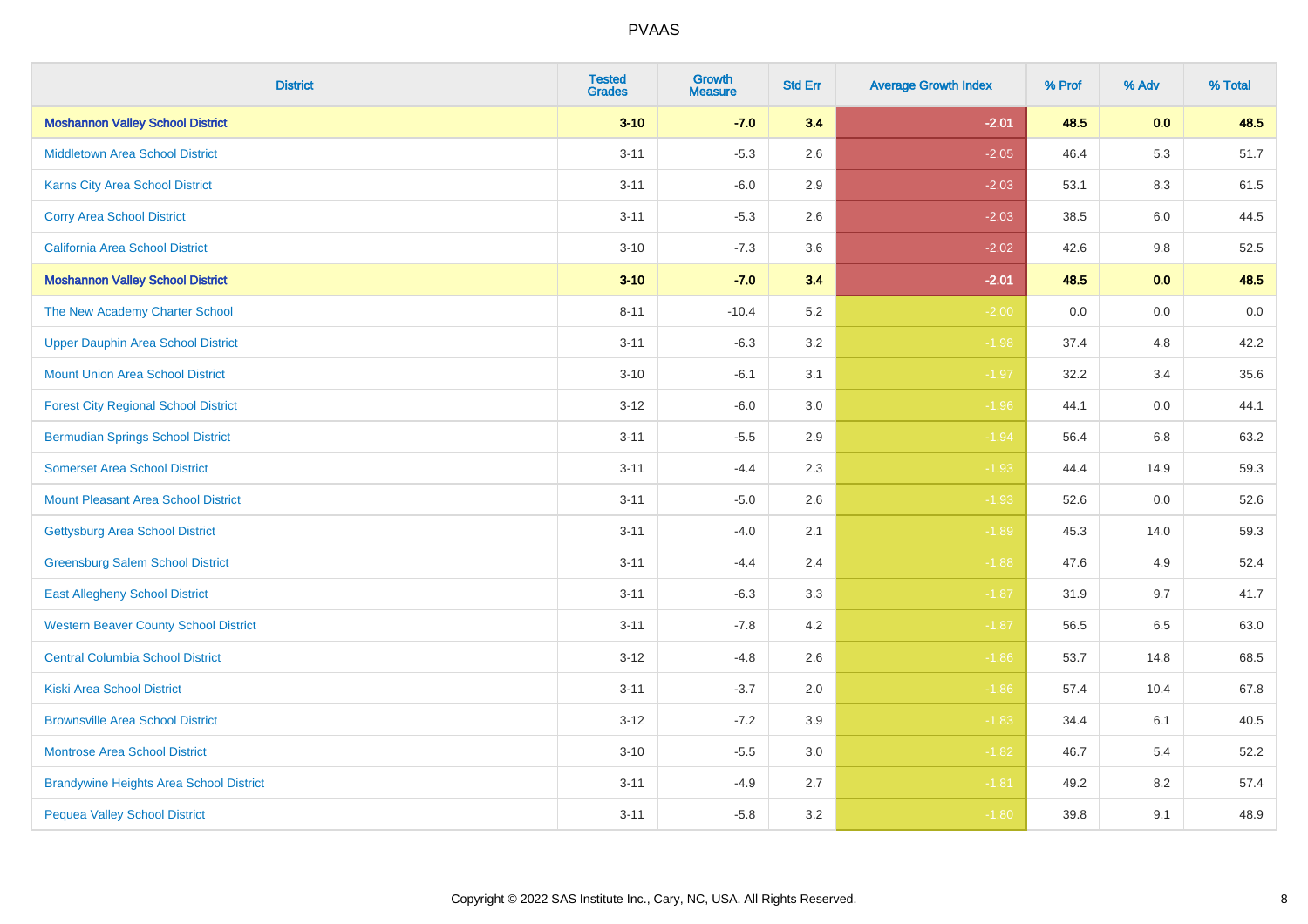| <b>District</b>                                                       | <b>Tested</b><br><b>Grades</b> | Growth<br><b>Measure</b> | <b>Std Err</b> | <b>Average Growth Index</b> | % Prof | % Adv   | % Total |
|-----------------------------------------------------------------------|--------------------------------|--------------------------|----------------|-----------------------------|--------|---------|---------|
| <b>Moshannon Valley School District</b>                               | $3 - 10$                       | $-7.0$                   | 3.4            | $-2.01$                     | 48.5   | 0.0     | 48.5    |
| <b>Pittston Area School District</b>                                  | $3 - 11$                       | $-10.1$                  | 5.6            | $-1.80$                     | 38.1   | 9.5     | 47.6    |
| <b>Washington School District</b>                                     | $3 - 11$                       | $-4.9$                   | 2.8            | $-1.76$                     | 30.1   | 2.4     | 32.5    |
| <b>Canton Area School District</b>                                    | $3 - 11$                       | $-5.5$                   | $3.2\,$        | $-1.75$                     | 40.7   | 2.3     | 43.0    |
| <b>Old Forge School District</b>                                      | $3 - 12$                       | $-5.9$                   | 3.4            | $-1.73$                     | 52.9   | 7.1     | 60.0    |
| Perseus House Charter School Of Excellence                            | $6 - 11$                       | $-5.2$                   | 3.0            | $-1.72$                     | 16.5   | 0.0     | 16.5    |
| <b>Brentwood Borough School District</b>                              | $3 - 11$                       | $-5.3$                   | $3.0\,$        | $-1.72$                     | 52.0   | 6.1     | 58.2    |
| East Pennsboro Area School District                                   | $3 - 11$                       | $-4.2$                   | 2.5            | $-1.71$                     | 60.8   | 8.5     | 69.3    |
| <b>Twin Valley School District</b>                                    | $3 - 12$                       | $-3.6$                   | 2.1            | $-1.69$                     | 49.6   | 7.1     | 56.8    |
| <b>Pottstown School District</b>                                      | $3 - 12$                       | $-4.0$                   | 2.4            | $-1.68$                     | 29.8   | 1.2     | 31.0    |
| <b>Fairfield Area School District</b>                                 | $3 - 11$                       | $-5.6$                   | 3.4            | $-1.66$                     | 57.9   | 4.0     | 61.8    |
| <b>Shamokin Area School District</b>                                  | $3 - 11$                       | $-7.7$                   | 4.8            | $-1.60$                     | 38.1   | 3.2     | 41.3    |
| Preparatory Charter School Of Mathematics, Science, Tech, And Careers | $9 - 10$                       | $-4.0$                   | 2.5            | $-1.59$                     | 15.0   | $0.0\,$ | 15.0    |
| <b>Carbon Career &amp; Technical Institute</b>                        | $9 - 11$                       | $-5.7$                   | 3.6            | $-1.59$                     | 34.5   | 1.2     | 35.7    |
| <b>Tri-Valley School District</b>                                     | $3 - 10$                       | $-6.4$                   | 4.1            | $-1.57$                     | 37.0   | 4.4     | 41.3    |
| <b>Fort Cherry School District</b>                                    | $3 - 10$                       | $-5.9$                   | 3.8            | $-1.56$                     | 55.2   | 5.2     | 60.3    |
| <b>MaST Community Charter School</b>                                  | $3 - 10$                       | $-4.1$                   | 2.7            | $-1.52$                     | 44.0   | 9.5     | 53.4    |
| <b>Claysburg-Kimmel School District</b>                               | $3 - 11$                       | $-5.7$                   | 4.0            | $-1.42$                     | 42.9   | 8.2     | 51.0    |
| <b>Westmont Hilltop School District</b>                               | $3 - 11$                       | $-4.0$                   | 2.8            | $-1.40$                     | 36.3   | 13.3    | 49.6    |
| <b>Greencastle-Antrim School District</b>                             | $3 - 11$                       | $-3.0$                   | 2.2            | $-1.36$                     | 62.4   | 9.9     | 72.3    |
| <b>Ferndale Area School District</b>                                  | $3 - 10$                       | $-5.8$                   | 4.3            | $-1.33$                     | 40.0   | 0.0     | 40.0    |
| <b>Cambria Heights School District</b>                                | $3 - 10$                       | $-4.1$                   | 3.1            | $-1.32$                     | 51.0   | 6.0     | 57.0    |
| <b>Ellwood City Area School District</b>                              | $3 - 11$                       | $-4.2$                   | 3.2            | $-1.29$                     | 54.1   | 14.1    | 68.2    |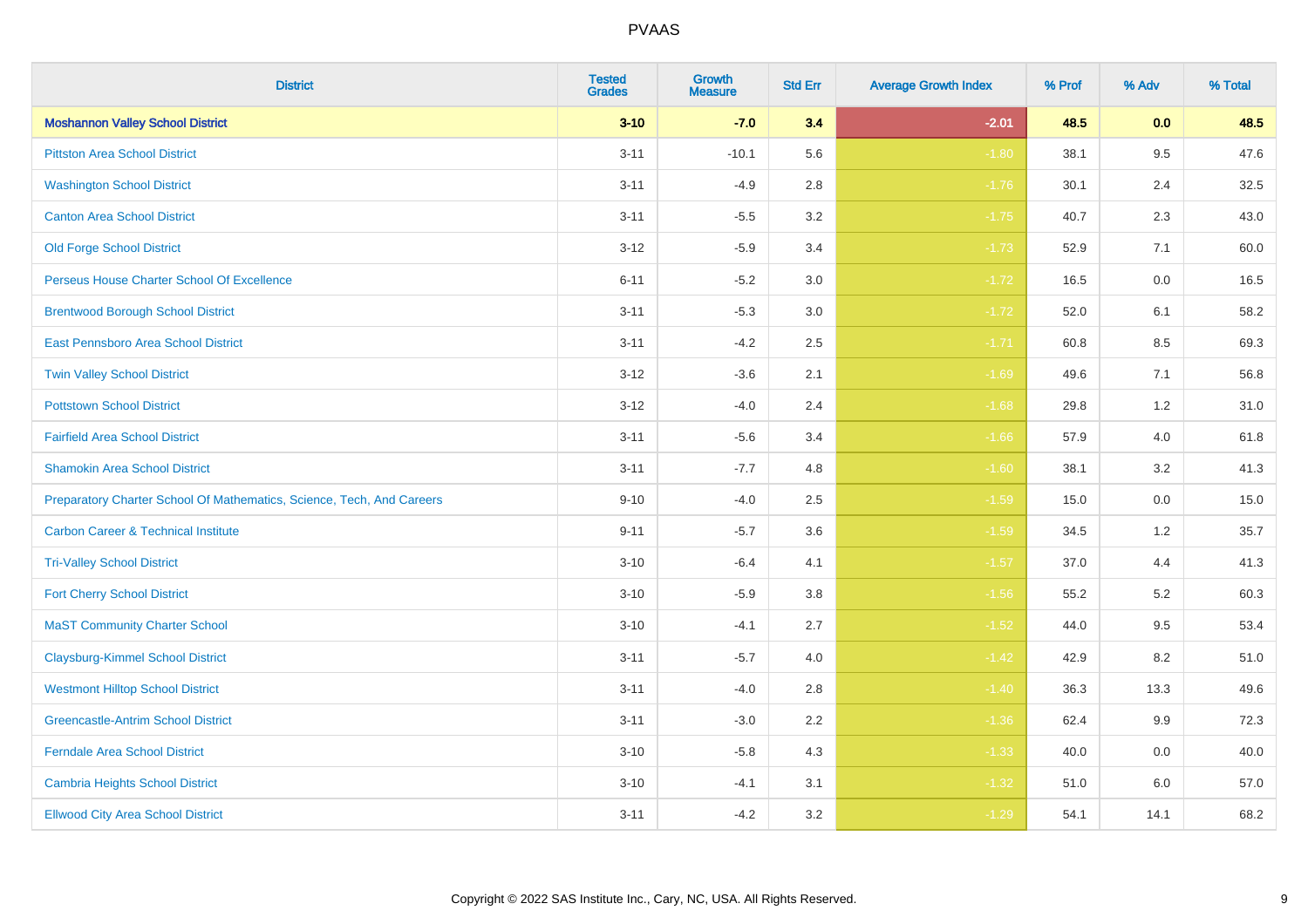| <b>District</b>                              | <b>Tested</b><br><b>Grades</b> | <b>Growth</b><br><b>Measure</b> | <b>Std Err</b> | <b>Average Growth Index</b> | % Prof | % Adv   | % Total |
|----------------------------------------------|--------------------------------|---------------------------------|----------------|-----------------------------|--------|---------|---------|
| <b>Moshannon Valley School District</b>      | $3 - 10$                       | $-7.0$                          | 3.4            | $-2.01$                     | 48.5   | 0.0     | 48.5    |
| <b>Shade-Central City School District</b>    | $3 - 11$                       | $-5.9$                          | 4.6            | $-1.28$                     | 27.8   | 0.0     | 27.8    |
| <b>Bristol Borough School District</b>       | $3 - 12$                       | $-4.3$                          | 3.4            | $-1.27$                     | 39.7   | 1.3     | 41.0    |
| <b>Troy Area School District</b>             | $3 - 10$                       | $-4.3$                          | 3.4            | $-1.26$                     | 43.2   | 5.7     | 48.9    |
| <b>Apollo-Ridge School District</b>          | $3 - 12$                       | $-4.7$                          | 3.7            | $-1.24$                     | 50.0   | 10.0    | 60.0    |
| <b>Elk Lake School District</b>              | $3 - 11$                       | $-4.0$                          | 3.3            | $-1.23$                     | 46.2   | 3.3     | 49.4    |
| <b>Scranton School District</b>              | $3 - 12$                       | $-2.9$                          | 2.4            | $-1.22$                     | 45.6   | 3.6     | 49.1    |
| <b>Riverview School District</b>             | $3 - 11$                       | $-4.6$                          | 3.8            | $-1.20$                     | 57.9   | 15.8    | 73.7    |
| <b>Greater Johnstown School District</b>     | $3 - 11$                       | $-3.1$                          | 2.6            | $-1.19$                     | 26.1   | 0.0     | 26.1    |
| <b>Big Beaver Falls Area School District</b> | $3 - 11$                       | $-3.9$                          | 3.3            | $-1.18$                     | 34.1   | 3.5     | 37.6    |
| <b>Chichester School District</b>            | $3 - 11$                       | $-2.7$                          | 2.3            | $-1.17$                     | 44.6   | 6.6     | 51.2    |
| <b>Chestnut Ridge School District</b>        | $3 - 12$                       | $-3.4$                          | 2.9            | $-1.17$                     | 46.6   | 5.8     | 52.4    |
| Kane Area School District                    | $3 - 10$                       | $-3.7$                          | $3.2\,$        | $-1.17$                     | 39.5   | $9.9\,$ | 49.4    |
| <b>Antietam School District</b>              | $3 - 10$                       | $-4.3$                          | 3.8            | $-1.13$                     | 36.4   | 5.4     | 41.8    |
| Jeannette City School District               | $3 - 11$                       | $-4.3$                          | 3.8            | $-1.13$                     | 46.7   | $7.5\,$ | 54.2    |
| <b>Dallas School District</b>                | $3 - 11$                       | $-2.5$                          | 2.2            | $-1.12$                     | 54.9   | 7.6     | 62.4    |
| Juniata Valley School District               | $3 - 11$                       | $-3.9$                          | 3.5            | $-1.10$                     | 44.4   | 3.5     | 47.8    |
| <b>Riverside School District</b>             | $3 - 11$                       | $-3.2$                          | 3.0            | $-1.09$                     | 43.0   | 9.0     | 52.0    |
| Conemaugh Township Area School District      | $3 - 12$                       | $-3.7$                          | 3.4            | $-1.09$                     | 53.8   | 17.6    | 71.4    |
| Oil City Area School District                | $3 - 11$                       | $-2.9$                          | 2.6            | $-1.08$                     | 44.4   | 5.8     | 50.2    |
| <b>Quaker Valley School District</b>         | $3 - 11$                       | $-2.8$                          | 2.6            | $-1.08$                     | 55.2   | 13.2    | 68.4    |
| <b>West Greene School District</b>           | $3 - 11$                       | $-4.5$                          | 4.3            | $-1.04$                     | 36.6   | 7.3     | 43.9    |
| <b>Lewisburg Area School District</b>        | $3 - 11$                       | $-2.7$                          | 2.6            | $-1.03$                     | 57.0   | 18.5    | 75.6    |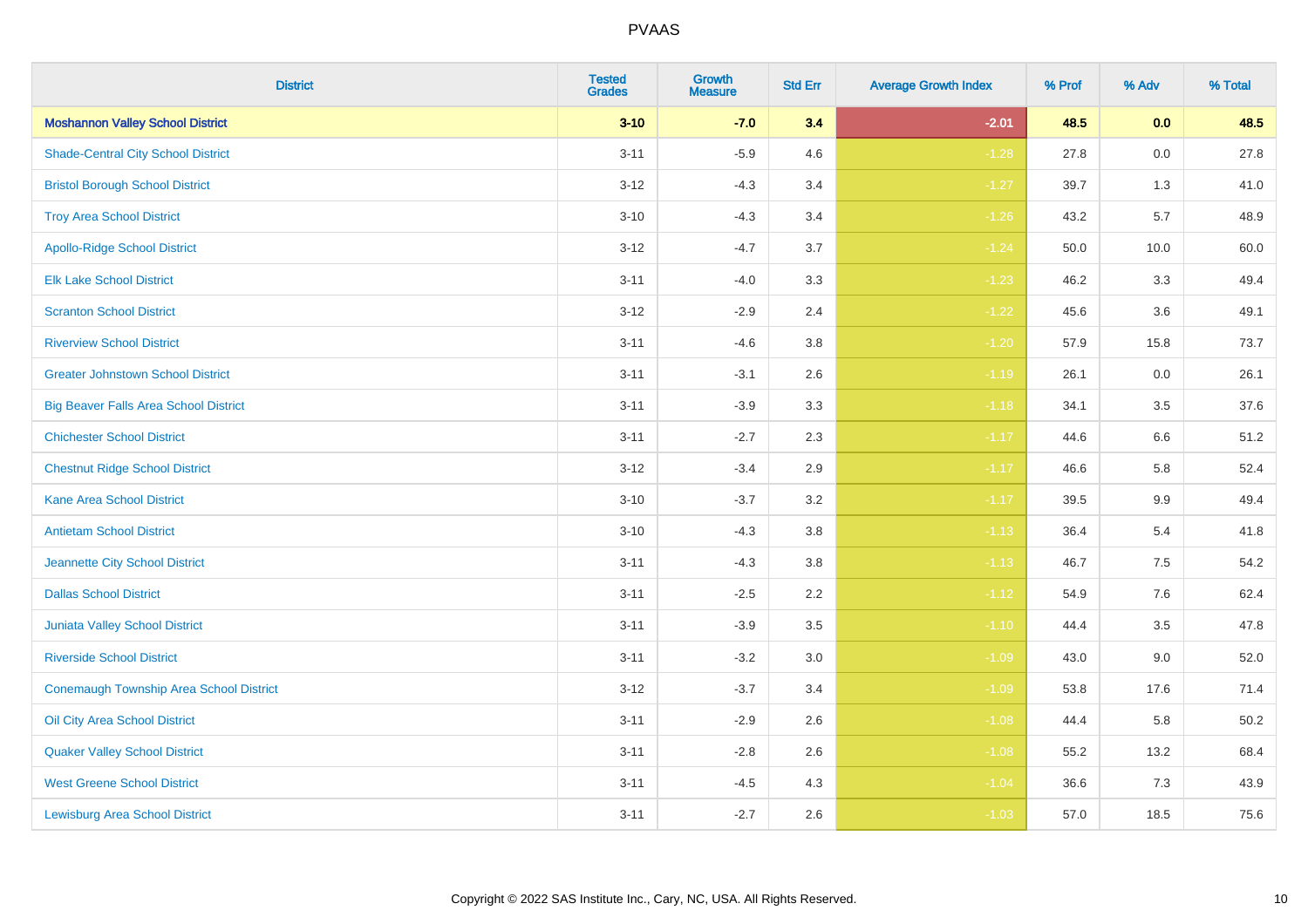| <b>District</b>                               | <b>Tested</b><br><b>Grades</b> | <b>Growth</b><br><b>Measure</b> | <b>Std Err</b> | <b>Average Growth Index</b> | % Prof | % Adv | % Total |
|-----------------------------------------------|--------------------------------|---------------------------------|----------------|-----------------------------|--------|-------|---------|
| <b>Moshannon Valley School District</b>       | $3 - 10$                       | $-7.0$                          | 3.4            | $-2.01$                     | 48.5   | 0.0   | 48.5    |
| <b>Valley Grove School District</b>           | $3 - 10$                       | $-3.7$                          | 3.7            | $-1.01$                     | 51.2   | 6.1   | 57.3    |
| <b>Seneca Valley School District</b>          | $3 - 11$                       | $-1.4$                          | 1.4            | $-0.99$                     | 57.2   | 11.4  | 68.6    |
| <b>North Hills School District</b>            | $3 - 11$                       | $-1.8$                          | 1.8            | $-0.96$                     | 59.1   | 14.1  | 73.2    |
| Imhotep Institute Charter High School         | $9 - 11$                       | $-5.3$                          | 5.8            | $-0.92$                     | 25.0   | 0.0   | 25.0    |
| <b>Wyoming Valley West School District</b>    | $3 - 11$                       | $-2.2$                          | 2.4            | $-0.91$                     | 49.4   | 3.0   | 52.4    |
| <b>Sullivan County School District</b>        | $3 - 10$                       | $-4.0$                          | 4.4            | $-0.90$                     | 66.7   | 2.6   | 69.2    |
| <b>Austin Area School District</b>            | $3 - 11$                       | $-5.7$                          | 6.4            | $-0.90$                     | 33.3   | 5.6   | 38.9    |
| <b>Columbia Borough School District</b>       | $3 - 12$                       | $-3.1$                          | 3.5            | $-0.89$                     | 29.5   | 1.9   | 31.4    |
| <b>Montour School District</b>                | $3 - 11$                       | $-1.8$                          | 2.1            | $-0.88$                     | 61.4   | 15.1  | 76.5    |
| <b>Charleroi School District</b>              | $3 - 11$                       | $-2.6$                          | 3.0            | $-0.86$                     | 55.7   | 7.4   | 63.1    |
| <b>Phoenixville Area School District</b>      | $3 - 11$                       | $-1.7$                          | 2.1            | $-0.83$                     | 59.9   | 10.6  | 70.5    |
| <b>Chartiers Valley School District</b>       | $3 - 11$                       | $-1.7$                          | 2.0            | $-0.81$                     | 54.7   | 8.4   | 63.1    |
| <b>Forest Area School District</b>            | $3 - 11$                       | $-4.4$                          | 5.4            | $-0.81$                     | 36.2   | 2.1   | 38.3    |
| <b>Lebanon School District</b>                | $3 - 11$                       | $-1.6$                          | 1.9            | $-0.80$                     | 24.4   | 2.6   | 27.0    |
| Shenango Area School District                 | $3 - 11$                       | $-2.6$                          | 3.3            | $-0.79$                     | 50.6   | 13.9  | 64.6    |
| <b>Northeast Bradford School District</b>     | $3 - 10$                       | $-3.1$                          | 4.0            | $-0.78$                     | 33.9   | 3.4   | 37.3    |
| <b>Conemaugh Valley School District</b>       | $3 - 12$                       | $-3.2$                          | 4.1            | $-0.78$                     | 48.2   | 5.6   | 53.7    |
| <b>Gillingham Charter School</b>              | $3 - 11$                       | $-4.4$                          | 5.6            | $-0.77$                     | 20.8   | 8.3   | 29.2    |
| <b>Turkeyfoot Valley Area School District</b> | $3 - 12$                       | $-4.3$                          | 5.6            | $-0.76$                     | 22.0   | 5.1   | 27.1    |
| <b>Bald Eagle Area School District</b>        | $3 - 11$                       | $-2.1$                          | 2.7            | $-0.75$                     | 48.4   | 9.4   | 57.7    |
| Huntingdon Area School District               | $3 - 11$                       | $-2.0$                          | 2.7            | $-0.72$                     | 36.8   | 10.3  | 47.0    |
| Mt Lebanon School District                    | $3 - 11$                       | $-1.0$                          | 1.5            | $-0.70$                     | 61.9   | 24.0  | 85.9    |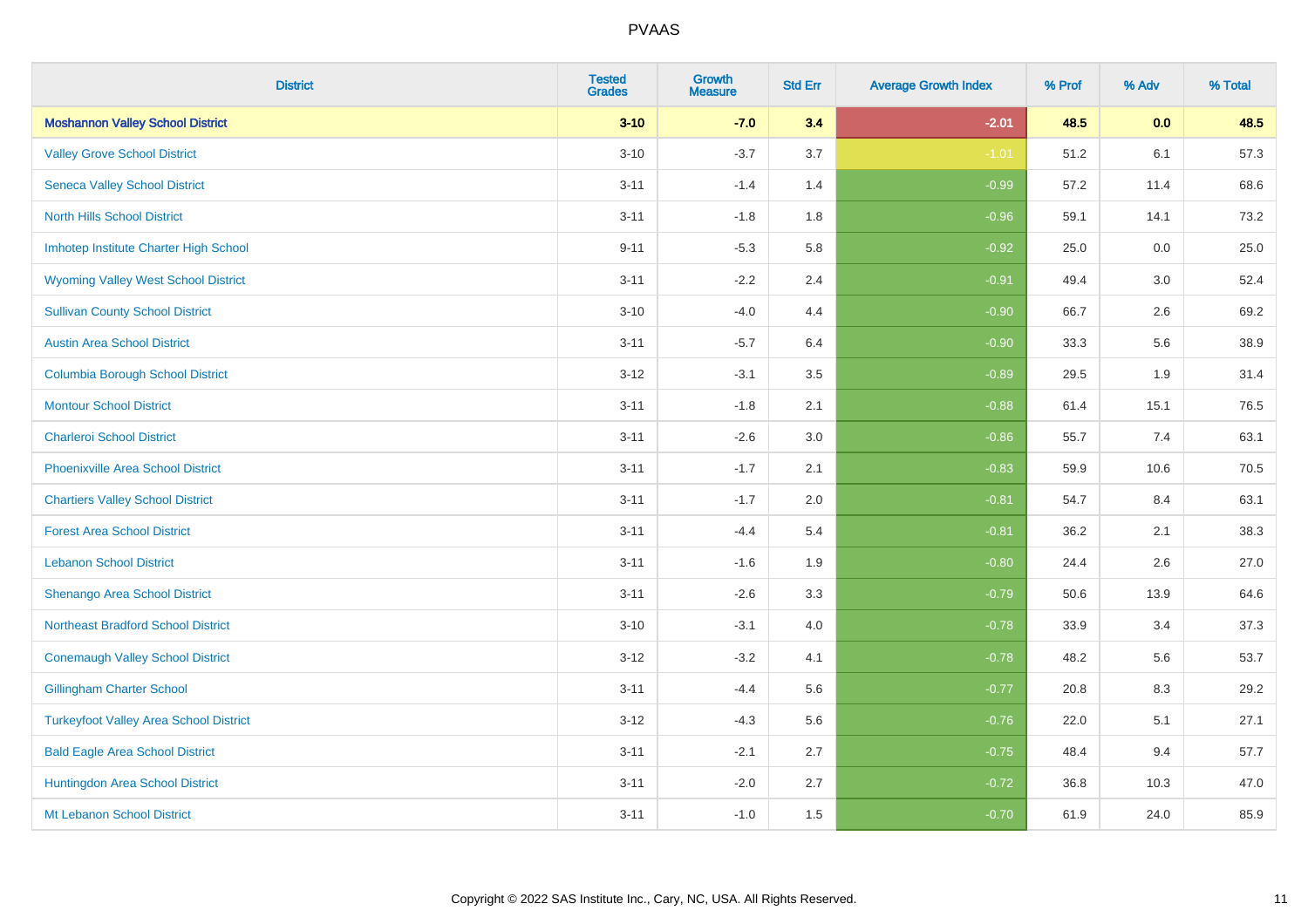| <b>District</b>                                         | <b>Tested</b><br><b>Grades</b> | <b>Growth</b><br><b>Measure</b> | <b>Std Err</b> | <b>Average Growth Index</b> | % Prof | % Adv | % Total |
|---------------------------------------------------------|--------------------------------|---------------------------------|----------------|-----------------------------|--------|-------|---------|
| <b>Moshannon Valley School District</b>                 | $3 - 10$                       | $-7.0$                          | 3.4            | $-2.01$                     | 48.5   | 0.0   | 48.5    |
| <b>Lehighton Area School District</b>                   | $3 - 11$                       | $-1.6$                          | 2.3            | $-0.70$                     | 51.1   | 5.6   | 56.7    |
| <b>North Pocono School District</b>                     | $3 - 11$                       | $-2.3$                          | 3.4            | $-0.68$                     | 52.0   | 16.4  | 68.5    |
| <b>Cheltenham School District</b>                       | $3 - 11$                       | $-1.4$                          | 2.1            | $-0.67$                     | 46.1   | 10.0  | 56.1    |
| <b>Fannett-Metal School District</b>                    | $3 - 11$                       | $-3.4$                          | 5.1            | $-0.67$                     | 38.7   | 8.1   | 46.8    |
| <b>Susquehanna Community School District</b>            | $3 - 11$                       | $-2.8$                          | 4.2            | $-0.66$                     | 49.4   | 6.9   | 56.3    |
| <b>Burgettstown Area School District</b>                | $3 - 11$                       | $-2.1$                          | 3.4            | $-0.62$                     | 50.0   | 1.4   | 51.4    |
| <b>Clarion-Limestone Area School District</b>           | $3 - 12$                       | $-2.5$                          | 4.1            | $-0.60$                     | 56.8   | 6.8   | 63.6    |
| <b>Manheim Township School District</b>                 | $3 - 12$                       | $-0.9$                          | 1.6            | $-0.58$                     | 53.2   | 15.5  | 68.7    |
| <b>Central Greene School District</b>                   | $3 - 11$                       | $-1.6$                          | 2.8            | $-0.55$                     | 54.2   | 2.8   | 57.0    |
| <b>Mid Valley School District</b>                       | $3 - 10$                       | $-1.7$                          | 3.0            | $-0.55$                     | 45.1   | 7.8   | 52.9    |
| <b>Wyoming Area School District</b>                     | $3 - 10$                       | $-1.3$                          | 2.6            | $-0.50$                     | 53.8   | 10.8  | 64.6    |
| Canon-Mcmillan School District                          | $3 - 11$                       | $-0.8$                          | 1.6            | $-0.50$                     | 58.7   | 15.9  | 74.6    |
| South Side Area School District                         | $3 - 11$                       | $-1.6$                          | 3.3            | $-0.48$                     | 50.0   | 6.8   | 56.8    |
| <b>Elizabethtown Area School District</b>               | $3 - 12$                       | $-0.9$                          | 1.9            | $-0.47$                     | 50.0   | 11.2  | 61.2    |
| Center For Student Learning Charter School At Pennsbury | $6 - 12$                       | $-2.9$                          | 6.1            | $-0.47$                     | 42.9   | 0.0   | 42.9    |
| <b>Conewago Valley School District</b>                  | $3 - 12$                       | $-0.9$                          | 2.0            | $-0.45$                     | 51.7   | 9.6   | 61.3    |
| <b>Bangor Area School District</b>                      | $3 - 12$                       | $-0.9$                          | 2.0            | $-0.43$                     | 44.3   | 4.7   | 49.0    |
| <b>Shaler Area School District</b>                      | $3 - 11$                       | $-0.8$                          | 1.9            | $-0.43$                     | 49.1   | 9.6   | 58.7    |
| North Schuylkill School District                        | $3 - 11$                       | $-1.0$                          | 2.4            | $-0.42$                     | 41.8   | 5.1   | 46.8    |
| <b>Sharpsville Area School District</b>                 | $3 - 11$                       | $-1.4$                          | 3.5            | $-0.40$                     | 55.2   | 13.4  | 68.7    |
| <b>Bellwood-Antis School District</b>                   | $3 - 10$                       | $-1.2$                          | 3.2            | $-0.39$                     | 55.1   | 10.1  | 65.2    |
| <b>Palmerton Area School District</b>                   | $3 - 11$                       | $-1.2$                          | 3.0            | $-0.39$                     | 57.4   | 5.0   | 62.4    |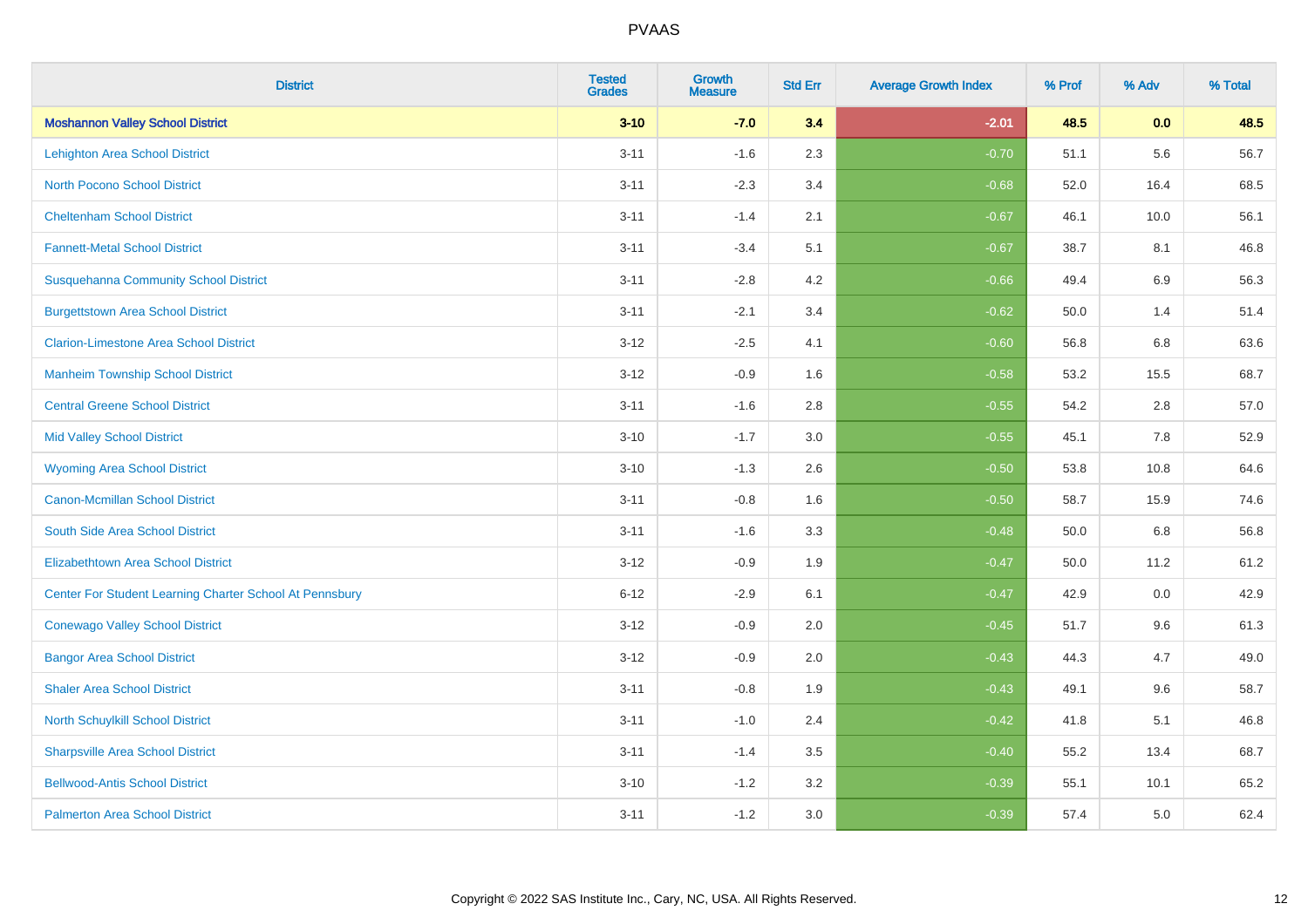| <b>District</b>                                    | <b>Tested</b><br><b>Grades</b> | <b>Growth</b><br><b>Measure</b> | <b>Std Err</b> | <b>Average Growth Index</b> | % Prof | % Adv   | % Total |
|----------------------------------------------------|--------------------------------|---------------------------------|----------------|-----------------------------|--------|---------|---------|
| <b>Moshannon Valley School District</b>            | $3 - 10$                       | $-7.0$                          | 3.4            | $-2.01$                     | 48.5   | 0.0     | 48.5    |
| Hope For Hyndman Charter School                    | $3 - 11$                       | $-2.0$                          | 6.1            | $-0.32$                     | 33.3   | 0.0     | 33.3    |
| <b>Albert Gallatin Area School District</b>        | $3 - 11$                       | $-0.8$                          | 2.4            | $-0.32$                     | 54.5   | 10.0    | 64.6    |
| <b>Cornell School District</b>                     | $3 - 11$                       | $-1.6$                          | 5.0            | $-0.32$                     | 33.8   | 1.5     | 35.4    |
| <b>Tuscarora School District</b>                   | $3 - 11$                       | $-0.6$                          | 2.3            | $-0.27$                     | 45.1   | 8.1     | 53.2    |
| <b>Penn Manor School District</b>                  | $3 - 11$                       | $-0.4$                          | 1.6            | $-0.25$                     | 51.9   | 12.6    | 64.5    |
| <b>Lakeview School District</b>                    | $3 - 11$                       | $-0.9$                          | 3.7            | $-0.24$                     | 60.3   | 3.2     | 63.5    |
| <b>Glendale School District</b>                    | $3 - 10$                       | $-0.9$                          | 3.7            | $-0.24$                     | 50.0   | 5.4     | 55.4    |
| <b>Girard School District</b>                      | $3 - 11$                       | $-0.6$                          | 2.7            | $-0.22$                     | 53.9   | 15.6    | 69.6    |
| <b>Harrisburg City School District</b>             | $3 - 11$                       | $-0.4$                          | 2.1            | $-0.19$                     | 15.1   | 0.4     | 15.5    |
| <b>Panther Valley School District</b>              | $3 - 12$                       | $-0.6$                          | 3.3            | $-0.19$                     | 47.9   | 4.3     | 52.1    |
| <b>Westinghouse Arts Academy Charter School</b>    | $9 - 10$                       | $-0.7$                          | 3.6            | $-0.19$                     | 59.2   | 8.4     | 67.6    |
| <b>Millville Area School District</b>              | $3 - 12$                       | $-0.9$                          | 4.7            | $-0.18$                     | 51.4   | 5.4     | 56.8    |
| <b>Mount Carmel Area School District</b>           | $3 - 11$                       | $-0.6$                          | 3.1            | $-0.18$                     | 45.3   | 2.1     | 47.4    |
| <b>Crestwood School District</b>                   | $3 - 11$                       | $-0.4$                          | 2.4            | $-0.17$                     | 57.4   | 17.0    | 74.4    |
| Southern Lehigh School District                    | $3 - 11$                       | $-0.4$                          | 2.3            | $-0.17$                     | 66.1   | 11.9    | 78.0    |
| <b>Achievement House Charter School</b>            | $7 - 11$                       | $-0.7$                          | 4.0            | $-0.17$                     | 32.5   | $2.6\,$ | 35.1    |
| <b>Bellefonte Area School District</b>             | $3 - 11$                       | $-0.4$                          | 2.2            | $-0.17$                     | 47.6   | 10.6    | 58.2    |
| <b>Otto-Eldred School District</b>                 | $3 - 11$                       | $-0.7$                          | 4.2            | $-0.15$                     | 56.2   | $6.2\,$ | 62.5    |
| <b>Oley Valley School District</b>                 | $3 - 11$                       | $-0.4$                          | 2.8            | $-0.15$                     | 43.1   | 12.9    | 56.0    |
| Philadelphia Electrical & Tech Charter High School | $10 - 10$                      | $-0.5$                          | 2.9            | $-0.15$                     | 8.8    | 0.0     | 8.8     |
| <b>Central Fulton School District</b>              | $3 - 11$                       | $-0.5$                          | 3.5            | $-0.14$                     | 51.4   | 8.6     | 60.0    |
| <b>Blue Ridge School District</b>                  | $3 - 11$                       | $-0.5$                          | 3.6            | $-0.12$                     | 44.6   | 3.1     | 47.7    |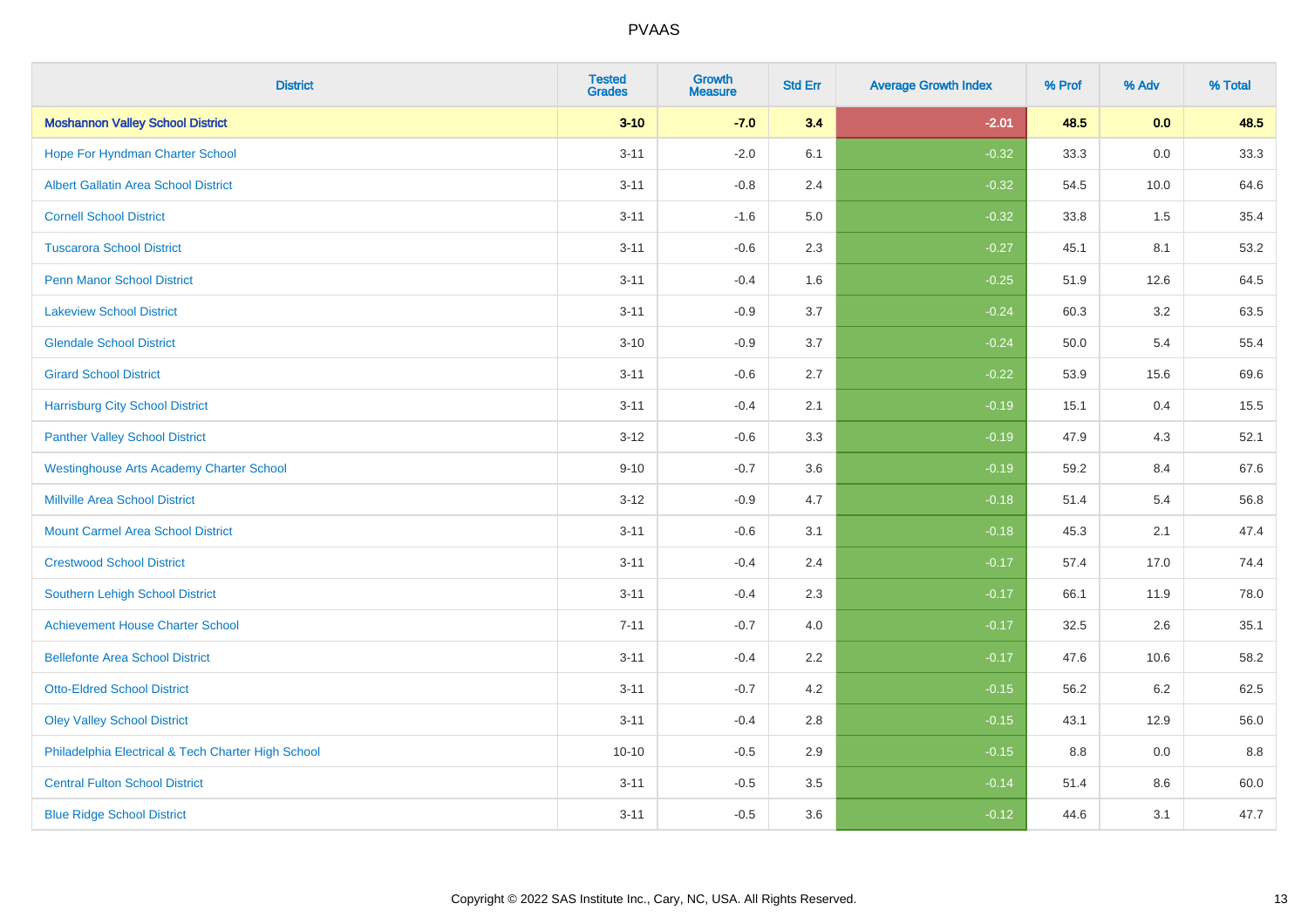| <b>District</b>                          | <b>Tested</b><br><b>Grades</b> | <b>Growth</b><br><b>Measure</b> | <b>Std Err</b> | <b>Average Growth Index</b> | % Prof | % Adv | % Total |
|------------------------------------------|--------------------------------|---------------------------------|----------------|-----------------------------|--------|-------|---------|
| <b>Moshannon Valley School District</b>  | $3 - 10$                       | $-7.0$                          | 3.4            | $-2.01$                     | 48.5   | 0.0   | 48.5    |
| New Kensington-Arnold School District    | $3 - 11$                       | $-0.4$                          | 3.8            | $-0.10$                     | 40.7   | 3.7   | 44.4    |
| <b>Chester-Upland School District</b>    | $3 - 11$                       | $-0.3$                          | 2.7            | $-0.09$                     | 13.8   | 0.8   | 14.6    |
| <b>Warren County School District</b>     | $3 - 11$                       | $-0.1$                          | 1.8            | $-0.06$                     | 37.2   | 5.3   | 42.6    |
| <b>Mercer Area School District</b>       | $3 - 11$                       | $-0.2$                          | 3.3            | $-0.06$                     | 56.0   | 8.0   | 64.0    |
| <b>Avella Area School District</b>       | $3 - 12$                       | $-0.3$                          | 4.7            | $-0.05$                     | 49.3   | 14.5  | 63.8    |
| <b>Kutztown Area School District</b>     | $3 - 12$                       | $-0.2$                          | 3.2            | $-0.05$                     | 55.4   | 13.3  | 68.7    |
| <b>Susquenita School District</b>        | $3 - 11$                       | $-0.1$                          | 2.8            | $-0.01$                     | 47.7   | 10.1  | 57.8    |
| <b>Penn Cambria School District</b>      | $3 - 11$                       | $-0.0$                          | 2.7            | $-0.01$                     | 61.5   | 7.7   | 69.2    |
| <b>Wilkes-Barre Area School District</b> | $3 - 11$                       | 0.1                             | 3.2            | 0.02                        | 35.5   | 5.4   | 40.9    |
| East Stroudsburg Area School District    | $3 - 11$                       | 0.1                             | 1.6            | 0.05                        | 45.8   | 7.8   | 53.6    |
| <b>West Branch Area School District</b>  | $3 - 11$                       | 0.2                             | 3.8            | 0.05                        | 47.2   | 1.9   | 49.1    |
| <b>Hempfield School District</b>         | $3 - 11$                       | 0.1                             | 1.4            | 0.08                        | 58.2   | 9.9   | 68.2    |
| Insight PA Cyber Charter School          | $3 - 11$                       | 0.7                             | 5.7            | 0.12                        | 50.0   | 4.8   | 54.8    |
| <b>Danville Area School District</b>     | $3 - 11$                       | 0.4                             | 2.6            | 0.15                        | 57.4   | 18.4  | 75.7    |
| <b>Smethport Area School District</b>    | $3 - 12$                       | 0.6                             | 3.9            | 0.15                        | 37.0   | 1.8   | 38.9    |
| <b>Northern Lebanon School District</b>  | $3 - 11$                       | 0.4                             | 2.5            | 0.15                        | 28.0   | 3.0   | 31.0    |
| <b>Brockway Area School District</b>     | $3 - 11$                       | 0.6                             | 3.6            | 0.16                        | 49.2   | 7.7   | 56.9    |
| <b>Reynolds School District</b>          | $3 - 10$                       | 0.5                             | 3.4            | 0.16                        | 52.1   | 7.0   | 59.2    |
| <b>Jersey Shore Area School District</b> | $3 - 11$                       | 0.5                             | 2.6            | 0.21                        | 47.1   | 9.2   | 56.2    |
| <b>Bloomsburg Area School District</b>   | $3 - 10$                       | 0.7                             | 3.0            | 0.23                        | 55.9   | 11.8  | 67.6    |
| <b>Greenville Area School District</b>   | $3 - 11$                       | 0.7                             | 2.9            | 0.26                        | 53.4   | 6.9   | 60.3    |
| <b>Greater Latrobe School District</b>   | $3 - 11$                       | 0.6                             | 1.9            | 0.31                        | 55.5   | 14.1  | 69.5    |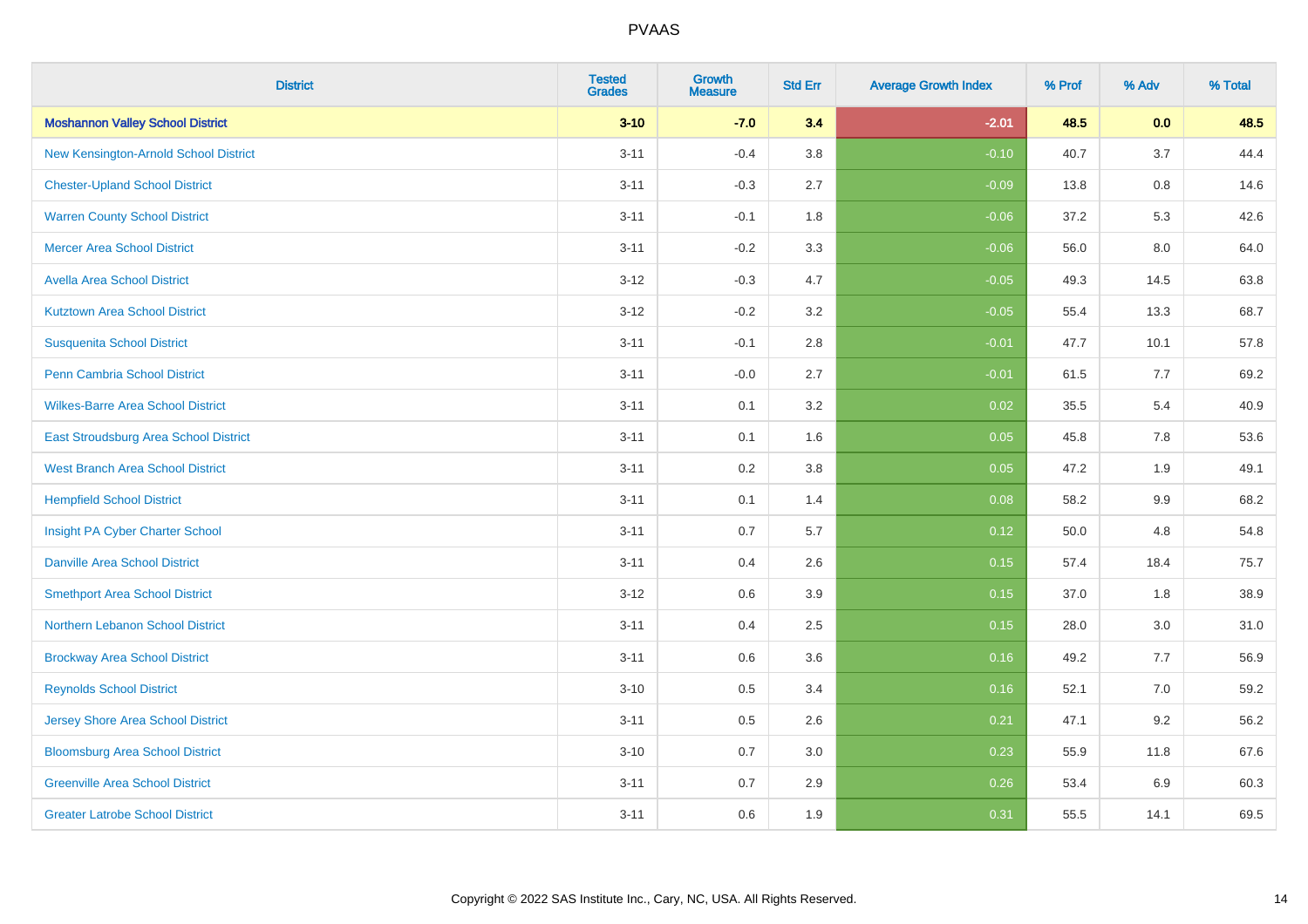| <b>District</b>                                   | <b>Tested</b><br><b>Grades</b> | <b>Growth</b><br><b>Measure</b> | <b>Std Err</b> | <b>Average Growth Index</b> | % Prof | % Adv | % Total |
|---------------------------------------------------|--------------------------------|---------------------------------|----------------|-----------------------------|--------|-------|---------|
| <b>Moshannon Valley School District</b>           | $3 - 10$                       | $-7.0$                          | 3.4            | $-2.01$                     | 48.5   | 0.0   | 48.5    |
| Lehigh Valley Academy Regional Charter School     | $3 - 11$                       | 0.7                             | 2.3            | 0.32                        | 46.3   | 5.0   | 51.4    |
| <b>Lower Dauphin School District</b>              | $3 - 11$                       | 0.6                             | 1.9            | 0.33                        | 49.2   | 12.6  | 61.8    |
| <b>Wyomissing Area School District</b>            | $3 - 12$                       | 0.8                             | 2.6            | 0.33                        | 55.7   | 17.6  | 73.3    |
| <b>Mastery Charter School - Thomas Campus</b>     | $3 - 10$                       | 2.1                             | 6.2            | 0.33                        | 28.6   | 0.0   | 28.6    |
| <b>Wallingford-Swarthmore School District</b>     | $3 - 10$                       | 0.9                             | 2.4            | 0.38                        | 64.4   | 22.7  | 87.1    |
| <b>Gateway School District</b>                    | $3 - 11$                       | $0.8\,$                         | 2.2            | 0.38                        | 52.1   | 13.8  | 65.9    |
| <b>Lakeland School District</b>                   | $3 - 11$                       | 1.1                             | 2.8            | 0.38                        | 48.6   | 3.7   | 52.3    |
| <b>South Eastern School District</b>              | $3 - 11$                       | 0.9                             | 2.4            | 0.39                        | 54.8   | 6.6   | 61.4    |
| <b>Tussey Mountain School District</b>            | $3 - 12$                       | 1.5                             | 3.7            | 0.40                        | 38.6   | 1.8   | 40.4    |
| <b>Newport School District</b>                    | $3 - 12$                       | 1.4                             | 3.5            | $\overline{0.41}$           | 51.5   | 10.3  | 61.8    |
| <b>Galeton Area School District</b>               | $3 - 11$                       | 2.2                             | 5.3            | 0.42                        | 41.3   | 4.4   | 45.6    |
| <b>Mastery Charter High School-Lenfest Campus</b> | $7 - 11$                       | 2.5                             | 5.7            | 0.43                        | 40.0   | 0.0   | 40.0    |
| <b>Union Area School District</b>                 | $3 - 11$                       | 1.9                             | 4.3            | 0.44                        | 61.5   | 0.0   | 61.5    |
| <b>Roberto Clemente Charter School</b>            | $3 - 12$                       | 2.2                             | 4.9            | 0.45                        | 27.5   | 5.0   | 32.5    |
| <b>Purchase Line School District</b>              | $3 - 12$                       | 1.7                             | 3.5            | 0.47                        | 43.1   | 5.4   | 48.5    |
| <b>Upper Adams School District</b>                | $3 - 11$                       | 1.3                             | 2.9            | 0.47                        | 55.2   | 8.6   | 63.8    |
| <b>Hanover Area School District</b>               | $3 - 11$                       | 2.2                             | 4.6            | 0.48                        | 42.9   | 5.7   | 48.6    |
| <b>Radnor Township School District</b>            | $3 - 12$                       | 1.0                             | 2.1            | 0.50                        | 65.0   | 23.2  | 88.2    |
| <b>Union School District</b>                      | $3 - 12$                       | 2.3                             | 4.2            | 0.54                        | 32.6   | 7.0   | 39.5    |
| <b>Schuylkill Valley School District</b>          | $3 - 11$                       | 1.4                             | 2.5            | 0.56                        | 55.1   | 10.2  | 65.3    |
| <b>Forbes Road School District</b>                | $3 - 11$                       | 2.8                             | 5.1            | 0.56                        | 41.4   | 10.3  | 51.7    |
| <b>Commodore Perry School District</b>            | $3 - 11$                       | 3.2                             | 5.5            | 0.58                        | 58.3   | 0.0   | 58.3    |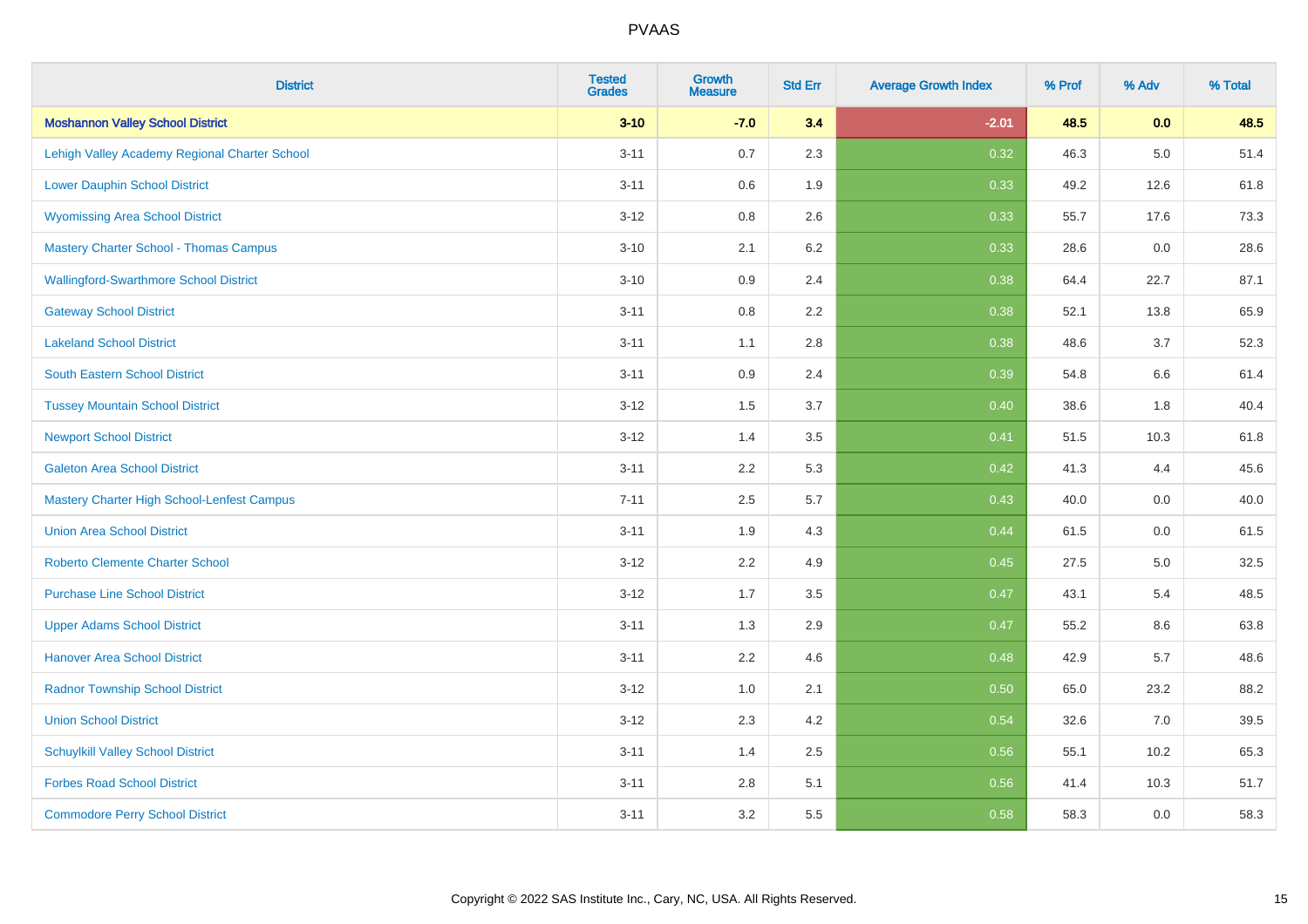| <b>District</b>                                | <b>Tested</b><br><b>Grades</b> | <b>Growth</b><br><b>Measure</b> | <b>Std Err</b> | <b>Average Growth Index</b> | % Prof | % Adv   | % Total |
|------------------------------------------------|--------------------------------|---------------------------------|----------------|-----------------------------|--------|---------|---------|
| <b>Moshannon Valley School District</b>        | $3 - 10$                       | $-7.0$                          | 3.4            | $-2.01$                     | 48.5   | 0.0     | 48.5    |
| <b>Laurel School District</b>                  | $3 - 11$                       | 1.8                             | 3.1            | 0.59                        | 70.1   | 2.3     | 72.4    |
| <b>United School District</b>                  | $3 - 11$                       | 2.1                             | 3.4            | 0.63                        | 60.3   | $6.6\,$ | 66.9    |
| <b>Athens Area School District</b>             | $3 - 11$                       | 1.6                             | 2.5            | 0.64                        | 46.9   | 7.6     | 54.5    |
| <b>Harmony Area School District</b>            | $3 - 10$                       | 4.5                             | 6.3            | 0.72                        | 33.3   | 13.3    | 46.7    |
| <b>Southeastern Greene School District</b>     | $3 - 10$                       | 3.3                             | 4.6            | 0.72                        | 57.6   | 6.1     | 63.6    |
| Urban Pathways 6-12 Charter School             | $6 - 11$                       | 4.8                             | 6.4            | 0.75                        | 28.6   | 0.0     | 28.6    |
| <b>Camp Hill School District</b>               | $3 - 12$                       | 2.3                             | 3.0            | 0.78                        | 53.6   | 17.5    | 71.1    |
| <b>Marple Newtown School District</b>          | $3 - 11$                       | 2.0                             | 2.4            | 0.81                        | 57.6   | 12.8    | 70.4    |
| <b>Mcguffey School District</b>                | $3 - 11$                       | 2.1                             | 2.6            | 0.81                        | 57.7   | 3.1     | 60.8    |
| North Clarion County School District           | $3 - 12$                       | 3.7                             | 4.3            | 0.85                        | 67.5   | 15.0    | 82.5    |
| West Jefferson Hills School District           | $3 - 11$                       | 1.8                             | 2.1            | 0.88                        | 55.7   | 20.8    | 76.4    |
| South Fayette Township School District         | $3 - 11$                       | 1.7                             | 2.0            | 0.88                        | 61.0   | 26.5    | 87.6    |
| <b>Bedford Area School District</b>            | $3 - 11$                       | 2.5                             | 2.6            | 0.93                        | 48.5   | 10.0    | 58.5    |
| Northwestern Lehigh School District            | $3 - 11$                       | 2.2                             | 2.3            | 0.93                        | 53.3   | 9.7     | 63.0    |
| <b>Keystone School District</b>                | $3 - 11$                       | 3.1                             | 3.3            | 0.94                        | 50.6   | 6.5     | 57.1    |
| <b>Baldwin-Whitehall School District</b>       | $3 - 11$                       | 1.8                             | 1.9            | 0.94                        | 58.6   | 8.6     | 67.1    |
| <b>Clairton City School District</b>           | $3 - 11$                       | 3.5                             | 3.7            | 0.95                        | 13.4   | 0.0     | 13.4    |
| <b>Lower Moreland Township School District</b> | $3 - 11$                       | 2.0                             | 2.2            | 0.95                        | 62.8   | 17.0    | 79.8    |
| <b>Berlin Brothersvalley School District</b>   | $3 - 11$                       | 4.0                             | 4.2            | 0.96                        | 48.8   | 14.0    | 62.8    |
| <b>Hopewell Area School District</b>           | $3 - 11$                       | 2.6                             | 2.7            | 0.97                        | 58.4   | 4.0     | 62.4    |
| <b>Bensalem Township School District</b>       | $3 - 11$                       | 1.6                             | 1.6            | 0.98                        | 38.8   | 8.3     | 47.1    |
| Lehigh Career & Technical Institute            | $10 - 12$                      | 5.6                             | 5.6            | 0.99                        | 78.3   | 0.0     | 78.3    |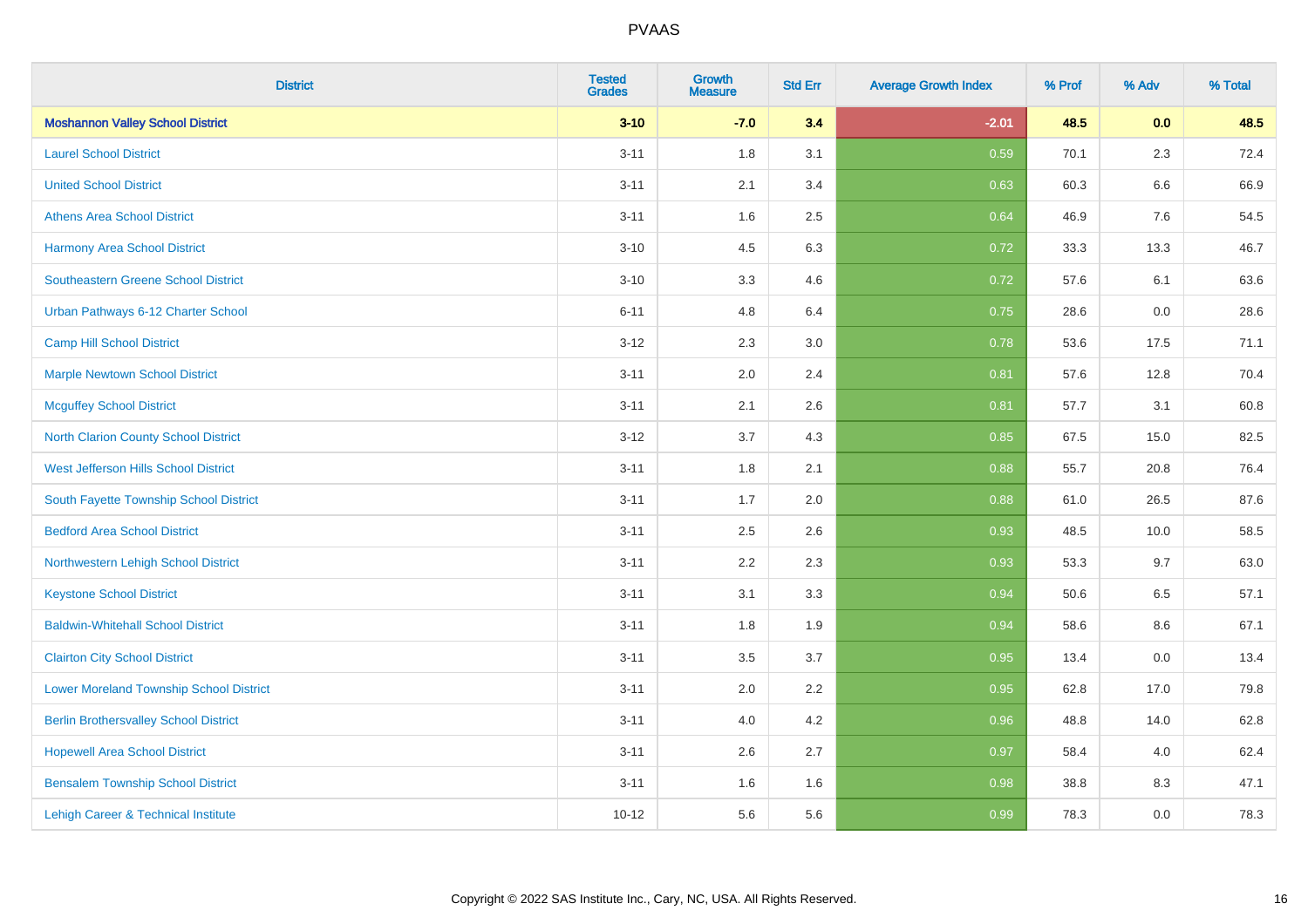| <b>District</b>                                | <b>Tested</b><br><b>Grades</b> | <b>Growth</b><br><b>Measure</b> | <b>Std Err</b> | <b>Average Growth Index</b> | % Prof | % Adv | % Total |
|------------------------------------------------|--------------------------------|---------------------------------|----------------|-----------------------------|--------|-------|---------|
| <b>Moshannon Valley School District</b>        | $3 - 10$                       | $-7.0$                          | 3.4            | $-2.01$                     | 48.5   | 0.0   | 48.5    |
| <b>Mastery Charter School - Pickett Campus</b> | $6 - 10$                       | 5.6                             | 5.7            | 1.00                        | 27.8   | 0.0   | 27.8    |
| <b>Tunkhannock Area School District</b>        | $3 - 11$                       | 2.3                             | 2.2            | 1.01                        | 44.9   | 9.6   | 54.6    |
| <b>Manheim Central School District</b>         | $3 - 11$                       | 2.1                             | 2.1            | 1.01                        | 53.2   | 11.6  | 64.8    |
| <b>Franklin Regional School District</b>       | $3 - 11$                       | 2.0                             | 1.9            | 1.02                        | 66.7   | 15.5  | 82.1    |
| <b>Williamsport Area School District</b>       | $3 - 11$                       | 1.9                             | 1.8            | 1.04                        | 44.1   | 12.8  | 56.9    |
| <b>General Mclane School District</b>          | $3 - 11$                       | 3.1                             | 2.9            | 1.07                        | 62.3   | 4.9   | 67.2    |
| Meyersdale Area School District                | $3 - 11$                       | 4.2                             | 4.0            | 1.07                        | 43.1   | 6.9   | 50.0    |
| Leechburg Area School District                 | $3 - 11$                       | 4.4                             | 4.0            | 1.09                        | 47.8   | 19.6  | 67.4    |
| Morrisville Borough School District            | $3 - 11$                       | 4.8                             | 4.3            | 1.10                        | 30.2   | 2.3   | 32.6    |
| <b>Tidioute Community Charter School</b>       | $3 - 11$                       | 5.7                             | 5.1            | 1.11                        | 34.4   | 21.9  | 56.2    |
| Esperanza Cyber Charter School                 | $3 - 11$                       | 7.1                             | 6.1            | 1.16                        | 9.1    | 0.0   | 9.1     |
| <b>Central Cambria School District</b>         | $3 - 11$                       | $3.0\,$                         | 2.5            | 1.17                        | 56.2   | 9.7   | 66.0    |
| <b>Shanksville-Stonycreek School District</b>  | $3 - 10$                       | 7.0                             | 5.9            | 1.20                        | 64.7   | 17.6  | 82.4    |
| <b>Port Allegany School District</b>           | $3 - 11$                       | 4.4                             | 3.6            | 1.21                        | 28.1   | 9.4   | 37.5    |
| <b>Halifax Area School District</b>            | $3 - 11$                       | 4.7                             | 3.9            | 1.22                        | 61.5   | 9.6   | 71.2    |
| <b>Woodland Hills School District</b>          | $3 - 12$                       | 3.2                             | 2.6            | 1.22                        | 31.4   | 3.6   | 35.0    |
| <b>Line Mountain School District</b>           | $3 - 11$                       | 4.1                             | 3.2            | 1.27                        | 52.9   | 9.2   | 62.1    |
| <b>Donegal School District</b>                 | $3 - 12$                       | 3.1                             | 2.4            | 1.29                        | 60.6   | 9.1   | 69.7    |
| <b>Fairview School District</b>                | $3 - 11$                       | 3.4                             | 2.6            | 1.32                        | 57.2   | 17.6  | 74.8    |
| <b>Spring Cove School District</b>             | $3 - 11$                       | 3.4                             | 2.5            | 1.33                        | 47.8   | 12.7  | 60.4    |
| <b>Ligonier Valley School District</b>         | $3 - 11$                       | 4.2                             | 3.1            | 1.34                        | 59.1   | 10.3  | 69.5    |
| Mastery Charter School - Shoemaker Campus      | $7 - 10$                       | 4.1                             | 3.0            | 1.34                        | 20.9   | 3.3   | 24.2    |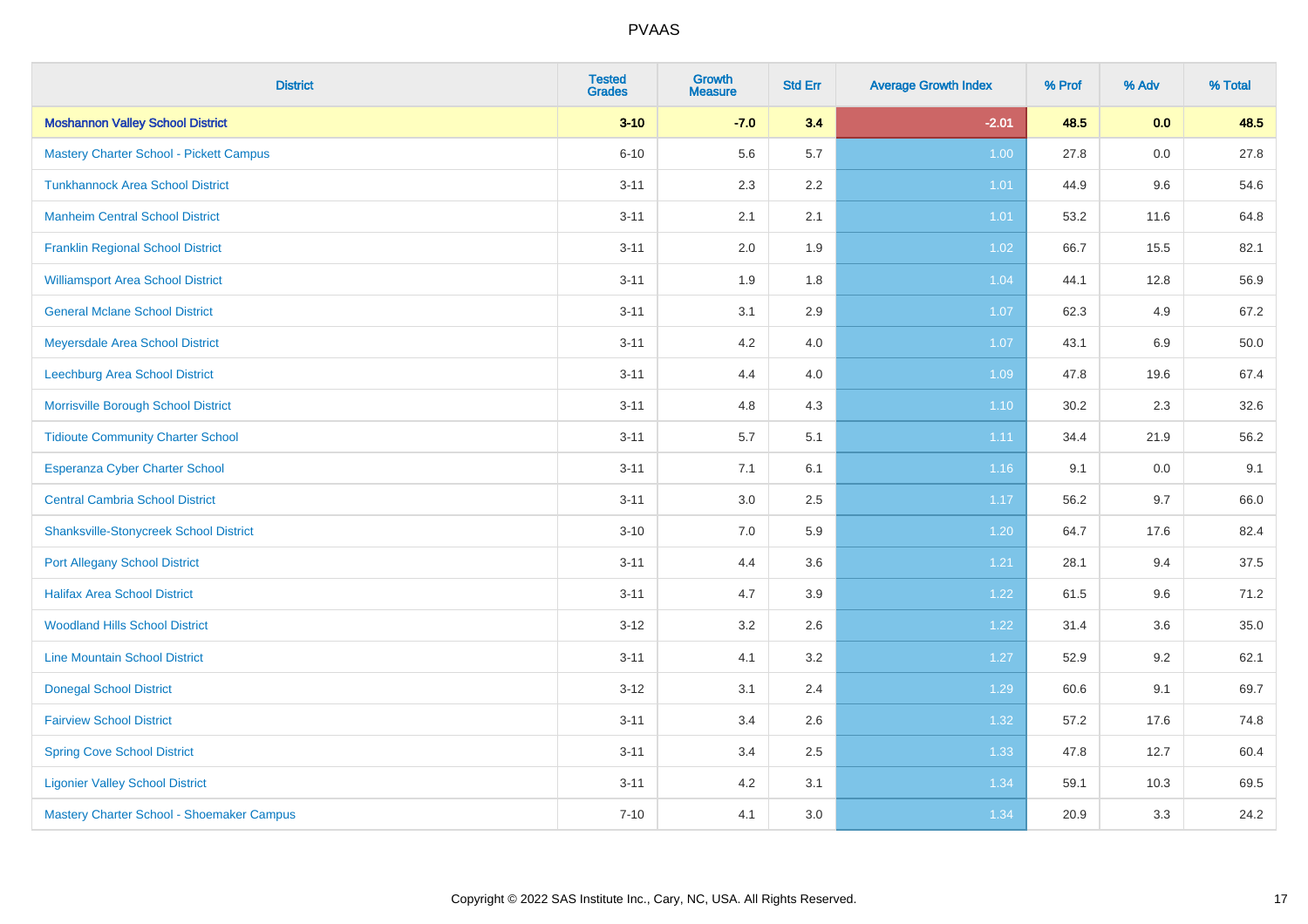| <b>District</b>                                    | <b>Tested</b><br><b>Grades</b> | <b>Growth</b><br><b>Measure</b> | <b>Std Err</b> | <b>Average Growth Index</b> | % Prof | % Adv | % Total |
|----------------------------------------------------|--------------------------------|---------------------------------|----------------|-----------------------------|--------|-------|---------|
| <b>Moshannon Valley School District</b>            | $3 - 10$                       | $-7.0$                          | 3.4            | $-2.01$                     | 48.5   | 0.0   | 48.5    |
| <b>Pottsgrove School District</b>                  | $3 - 11$                       | $2.8\,$                         | 2.0            | 1.35                        | 44.0   | 10.0  | 53.9    |
| <b>MaST Community Charter School II</b>            | $3 - 10$                       | 4.4                             | 3.2            | 1.37                        | 28.4   | 3.4   | 31.8    |
| <b>West York Area School District</b>              | $3 - 12$                       | 3.2                             | 2.3            | 1.38                        | 53.8   | 4.4   | 58.2    |
| Capital Area School for the Arts Charter School    | $9 - 11$                       | 5.8                             | 4.1            | 1.39                        | 59.3   | 18.6  | 78.0    |
| <b>KIPP Dubois Charter School</b>                  | $9 - 10$                       | 4.7                             | 3.3            | 1.40                        | 31.0   | 1.4   | 32.4    |
| <b>Lincoln Park Performing Arts Charter School</b> | $7 - 11$                       | 3.6                             | 2.5            | 1.42                        | 59.6   | 14.7  | 74.3    |
| <b>Methacton School District</b>                   | $3 - 11$                       | 2.5                             | 1.7            | 1.43                        | 62.5   | 16.4  | 79.0    |
| <b>Towanda Area School District</b>                | $3 - 11$                       | 4.0                             | 2.8            | 1.44                        | 39.4   | 6.6   | 46.0    |
| <b>Punxsutawney Area School District</b>           | $3 - 11$                       | 4.2                             | 2.9            | 1.45                        | 55.0   | 5.5   | 60.6    |
| <b>Everett Area School District</b>                | $3 - 11$                       | 5.0                             | 3.4            | 1.47                        | 60.5   | 1.3   | 61.8    |
| <b>New Brighton Area School District</b>           | $3 - 11$                       | 4.6                             | 3.1            | $1.47$                      | 60.9   | 5.8   | 66.7    |
| <b>Loyalsock Township School District</b>          | $3 - 12$                       | 4.2                             | 2.8            | 1.47                        | 54.3   | 2.1   | 56.4    |
| <b>Burrell School District</b>                     | $3 - 11$                       | 4.5                             | 3.1            | 1.48                        | 58.5   | 13.8  | 72.3    |
| <b>Warrior Run School District</b>                 | $3 - 11$                       | 4.6                             | 3.0            | 1.51                        | 40.9   | 8.1   | 49.0    |
| <b>Armstrong School District</b>                   | $3 - 11$                       | 2.6                             | 1.7            | 1.53                        | 51.5   | 6.1   | 57.6    |
| <b>South Butler County School District</b>         | $3 - 10$                       | 3.9                             | 2.5            | 1.54                        | 53.1   | 16.6  | 69.7    |
| <b>Pleasant Valley School District</b>             | $3 - 11$                       | 3.1                             | 2.0            | 1.57                        | 57.2   | 5.5   | 62.8    |
| <b>Hermitage School District</b>                   | $3 - 12$                       | $3.8\,$                         | 2.4            | 1.60                        | 57.5   | 9.3   | 66.8    |
| Esperanza Academy Charter School                   | $4 - 11$                       | 4.0                             | 2.5            | 1.61                        | 32.4   | 0.7   | 33.1    |
| <b>Millersburg Area School District</b>            | $3 - 11$                       | 6.2                             | 3.8            | 1.63                        | 51.8   | 7.4   | 59.3    |
| <b>Conrad Weiser Area School District</b>          | $3 - 11$                       | 3.6                             | 2.2            | 1.63                        | 52.1   | 2.1   | 54.2    |
| Allegheny-Clarion Valley School District           | $3 - 10$                       | 7.8                             | 4.7            | 1.65                        | 53.3   | 3.3   | 56.7    |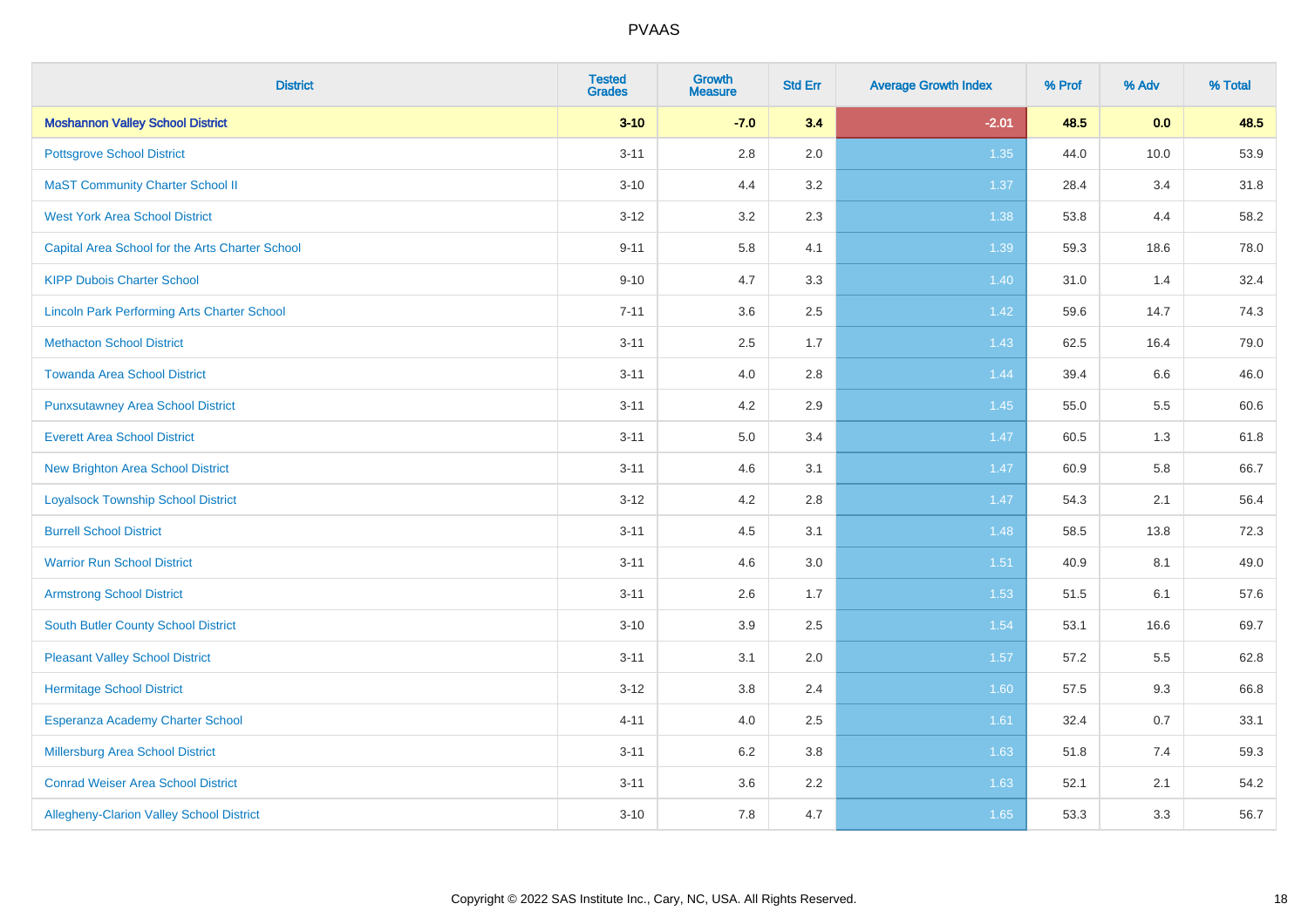| <b>District</b>                           | <b>Tested</b><br><b>Grades</b> | <b>Growth</b><br><b>Measure</b> | <b>Std Err</b> | <b>Average Growth Index</b> | % Prof | % Adv | % Total |
|-------------------------------------------|--------------------------------|---------------------------------|----------------|-----------------------------|--------|-------|---------|
| <b>Moshannon Valley School District</b>   | $3 - 10$                       | $-7.0$                          | 3.4            | $-2.01$                     | 48.5   | 0.0   | 48.5    |
| <b>Central Bucks School District</b>      | $3 - 11$                       | 1.6                             | 0.9            | 1.66                        | 63.0   | 16.8  | 79.8    |
| <b>Oswayo Valley School District</b>      | $3 - 12$                       | 8.5                             | 5.0            | 1.68                        | 50.0   | 16.7  | 66.7    |
| <b>Reach Cyber Charter School</b>         | $3 - 11$                       | 8.1                             | 4.7            | 1.72                        | 42.4   | 4.6   | 47.0    |
| <b>Northgate School District</b>          | $3 - 11$                       | 6.3                             | 3.6            | 1.73                        | 53.3   | 16.7  | 70.0    |
| <b>Bentworth School District</b>          | $3 - 11$                       | 5.7                             | 3.2            | 1.75                        | 44.2   | 19.5  | 63.6    |
| <b>Salisbury Township School District</b> | $3 - 11$                       | 6.3                             | 3.6            | 1.77                        | 46.2   | 6.6   | 52.8    |
| York Academy Regional Charter School      | $3 - 11$                       | 9.0                             | 5.0            | 1.79                        | 55.2   | 0.0   | 55.2    |
| <b>Sto-Rox School District</b>            | $3 - 10$                       | $6.6\,$                         | 3.7            | 1.80                        | 13.4   | 0.0   | 13.4    |
| <b>Laurel Highlands School District</b>   | $3 - 11$                       | 4.3                             | 2.4            | 1.81                        | 44.9   | 9.6   | 54.5    |
| <b>Hanover Public School District</b>     | $3 - 11$                       | 5.2                             | 2.8            | 1.83                        | 52.2   | 14.4  | 66.7    |
| <b>Blacklick Valley School District</b>   | $3 - 11$                       | 8.0                             | 4.3            | 1.85                        | 34.1   | 0.0   | 34.1    |
| <b>Monessen City School District</b>      | $3 - 10$                       | 8.3                             | 4.5            | 1.85                        | 42.9   | 2.9   | 45.7    |
| <b>Uniontown Area School District</b>     | $3 - 11$                       | 6.0                             | 3.2            | 1.87                        | 62.4   | 5.9   | 68.2    |
| <b>Sharon City School District</b>        | $3 - 11$                       | 4.9                             | 2.6            | 1.87                        | 48.2   | 5.3   | 53.4    |
| <b>Steel Valley School District</b>       | $3 - 11$                       | 6.5                             | 3.4            | 1.89                        | 50.7   | 5.6   | 56.3    |
| <b>Western Wayne School District</b>      | $3 - 11$                       | 5.6                             | 2.9            | 1.93                        | 41.3   | 17.4  | 58.7    |
| <b>Pottsville Area School District</b>    | $3 - 12$                       | 4.4                             | 2.3            | 1.94                        | 44.8   | 5.4   | 50.2    |
| <b>Beaver Area School District</b>        | $3 - 10$                       | 4.7                             | 2.4            | 1.94                        | 57.4   | 16.8  | 74.2    |
| <b>West Allegheny School District</b>     | $3 - 12$                       | 4.0                             | 2.1            | 1.96                        | 63.1   | 15.7  | 78.8    |
| <b>Central Valley School District</b>     | $3 - 10$                       | 4.8                             | 2.4            | 1.98                        | 56.9   | 9.0   | 65.9    |
| Altoona Area School District              | $3 - 12$                       | 3.3                             | 1.6            | 1.99                        | 47.7   | 8.2   | 55.9    |
| <b>Blackhawk School District</b>          | $3 - 11$                       | 4.7                             | 2.3            | 2.01                        | 55.8   | 8.8   | 64.6    |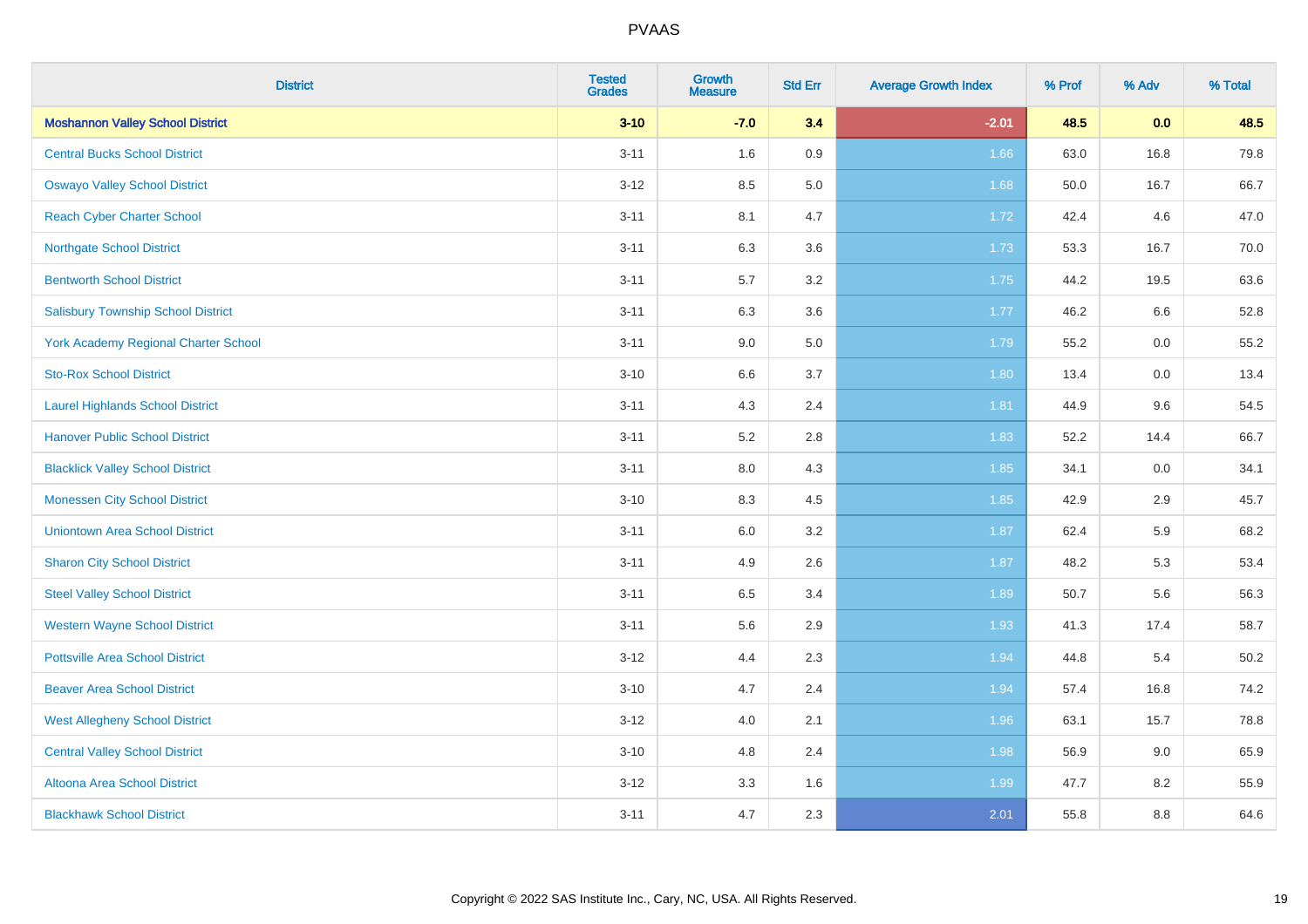| <b>District</b>                                        | <b>Tested</b><br><b>Grades</b> | <b>Growth</b><br><b>Measure</b> | <b>Std Err</b> | <b>Average Growth Index</b> | % Prof | % Adv   | % Total |
|--------------------------------------------------------|--------------------------------|---------------------------------|----------------|-----------------------------|--------|---------|---------|
| <b>Moshannon Valley School District</b>                | $3 - 10$                       | $-7.0$                          | 3.4            | $-2.01$                     | 48.5   | 0.0     | 48.5    |
| <b>Chester Charter Scholars Academy Charter School</b> | $3 - 12$                       | 8.4                             | 4.1            | 2.03                        | 23.4   | $0.0\,$ | 23.4    |
| Dr Robert Ketterer Charter School Inc                  | $6 - 12$                       | 10.1                            | 5.0            | 2.04                        | 14.9   | 0.4     | 15.3    |
| <b>Millcreek Township School District</b>              | $3 - 11$                       | 3.1                             | 1.5            | 2.06                        | 55.6   | 14.2    | 69.7    |
| <b>Coudersport Area School District</b>                | $3 - 11$                       | 7.7                             | 3.7            | 2.06                        | 55.7   | 8.2     | 63.9    |
| <b>Keystone Oaks School District</b>                   | $3 - 11$                       | 5.5                             | 2.6            | 2.07                        | 53.2   | 12.1    | 65.4    |
| <b>South Western School District</b>                   | $3 - 12$                       | 3.9                             | 1.9            | 2.08                        | 60.2   | 8.1     | 68.3    |
| <b>Grove City Area School District</b>                 | $3 - 12$                       | 5.1                             | 2.4            | 2.09                        | 36.4   | 16.5    | 52.8    |
| <b>Eastern Lancaster County School District</b>        | $3 - 12$                       | 4.5                             | 2.2            | 2.09                        | 46.3   | 11.4    | 57.6    |
| <b>Muhlenberg School District</b>                      | $3 - 10$                       | 4.0                             | 1.9            | 2.10                        | 34.2   | 2.6     | 36.8    |
| Community Academy Of Philadelphia Charter School       | $3 - 11$                       | 5.8                             | 2.7            | 2.12                        | 26.7   | 0.9     | 27.6    |
| Pennsylvania Leadership Charter School                 | $3 - 11$                       | 4.6                             | 2.2            | 2.13                        | 55.4   | 11.2    | 66.7    |
| <b>Allegheny Valley School District</b>                | $3 - 11$                       | 8.5                             | 3.9            | 2.17                        | 53.1   | 12.2    | 65.3    |
| <b>Carlynton School District</b>                       | $3 - 11$                       | 7.3                             | 3.3            | 2.22                        | 41.0   | 10.5    | 51.6    |
| Pennsylvania Distance Learning Charter School          | $3 - 12$                       | 9.3                             | 4.2            | 2.22                        | 42.2   | 3.1     | 45.3    |
| Lincoln Leadership Academy Charter School              | $3 - 12$                       | 14.2                            | 6.4            | 2.22                        | 23.5   | $0.0\,$ | 23.5    |
| <b>Carbondale Area School District</b>                 | $3 - 10$                       | 7.4                             | 3.3            | 2.25                        | 56.6   | 2.6     | 59.2    |
| <b>Agora Cyber Charter School</b>                      | $3 - 11$                       | 5.8                             | 2.6            | 2.28                        | 42.8   | 6.6     | 49.4    |
| <b>Wilson Area School District</b>                     | $3 - 11$                       | 6.0                             | 2.6            | 2.30                        | 48.7   | 8.5     | 57.2    |
| <b>Brookville Area School District</b>                 | $3 - 11$                       | 6.9                             | 3.0            | 2.30                        | 55.2   | 15.6    | 70.8    |
| <b>Richland School District</b>                        | $3 - 11$                       | 6.7                             | 2.9            | 2.33                        | 62.2   | 19.2    | 81.4    |
| <b>Collegium Charter School</b>                        | $3 - 10$                       | 5.9                             | 2.5            | 2.33                        | 38.1   | 7.9     | 46.0    |
| <b>Governor Mifflin School District</b>                | $3 - 11$                       | 4.1                             | 1.8            | 2.33                        | 42.5   | 7.2     | 49.7    |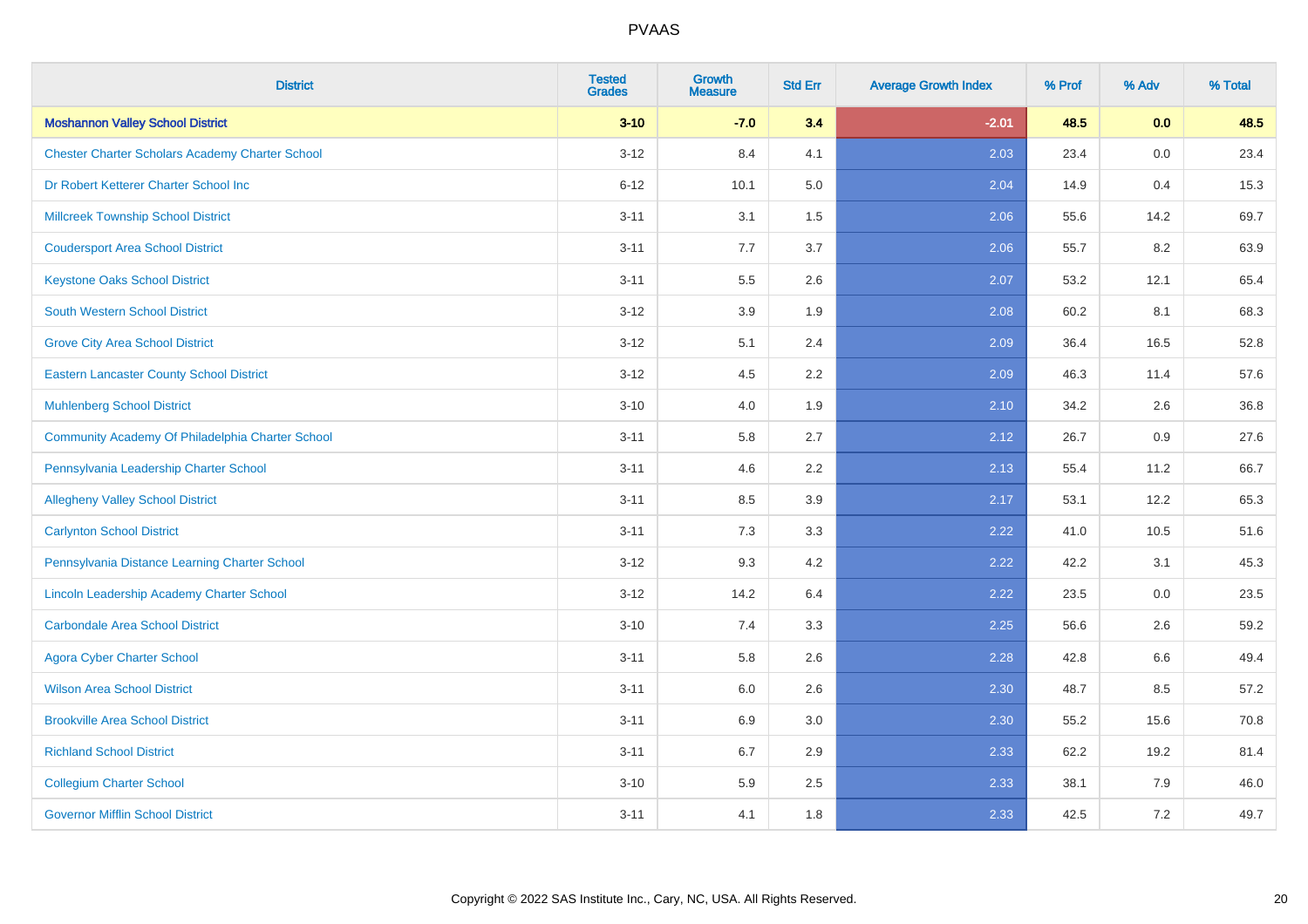| <b>District</b>                             | <b>Tested</b><br><b>Grades</b> | <b>Growth</b><br><b>Measure</b> | <b>Std Err</b> | <b>Average Growth Index</b> | % Prof | % Adv | % Total |
|---------------------------------------------|--------------------------------|---------------------------------|----------------|-----------------------------|--------|-------|---------|
| <b>Moshannon Valley School District</b>     | $3 - 10$                       | $-7.0$                          | 3.4            | $-2.01$                     | 48.5   | 0.0   | 48.5    |
| <b>Franklin Area School District</b>        | $3 - 11$                       | 6.6                             | 2.8            | 2.34                        | 48.2   | 4.5   | 52.7    |
| <b>Hampton Township School District</b>     | $3 - 11$                       | 5.1                             | 2.2            | 2.35                        | 54.0   | 28.2  | 82.2    |
| <b>New Foundations Charter School</b>       | $3 - 11$                       | 5.4                             | 2.2            | 2.41                        | 47.2   | 2.5   | 49.8    |
| People For People Charter School            | $3 - 12$                       | 13.3                            | 5.5            | 2.43                        | 13.5   | 0.0   | 13.5    |
| <b>Wattsburg Area School District</b>       | $3 - 11$                       | 6.5                             | 2.7            | 2.43                        | 42.7   | 7.6   | 50.3    |
| <b>Belle Vernon Area School District</b>    | $3 - 11$                       | 6.5                             | 2.6            | 2.44                        | 55.6   | 11.1  | 66.7    |
| <b>Belmont Charter School</b>               | $3 - 10$                       | 16.0                            | 6.5            | 2.45                        | 64.3   | 0.0   | 64.3    |
| <b>Bethlehem-Center School District</b>     | $3 - 10$                       | 8.1                             | 3.3            | 2.46                        | 35.1   | 1.4   | 36.5    |
| <b>Wilmington Area School District</b>      | $3 - 11$                       | 7.5                             | 3.0            | 2.48                        | 55.1   | 5.1   | 60.2    |
| <b>Shenandoah Valley School District</b>    | $3 - 11$                       | 9.7                             | 3.9            | 2.49                        | 28.3   | 5.0   | 33.3    |
| 21st Century Cyber Charter School           | $6 - 12$                       | 5.7                             | 2.3            | 2.50                        | 56.7   | 8.3   | 65.0    |
| Northampton Area School District            | $3 - 11$                       | 4.0                             | 1.6            | 2.51                        | 52.3   | 10.8  | 63.1    |
| <b>Clarion Area School District</b>         | $3 - 11$                       | 10.3                            | 4.1            | 2.51                        | 45.4   | 14.6  | 60.0    |
| Renaissance Academy Charter School          | $3 - 11$                       | 8.3                             | 3.3            | 2.54                        | 45.6   | 22.8  | 68.4    |
| New Hope-Solebury School District           | $3 - 11$                       | $7.5\,$                         | 2.9            | 2.57                        | 68.2   | 22.7  | 90.9    |
| <b>Penncrest School District</b>            | $3 - 11$                       | 5.7                             | 2.2            | 2.57                        | 47.2   | 7.1   | 54.3    |
| <b>Kennett Consolidated School District</b> | $3 - 11$                       | 4.8                             | 1.8            | 2.61                        | 52.5   | 10.7  | 63.2    |
| <b>Wyalusing Area School District</b>       | $3 - 12$                       | $8.8\,$                         | 3.3            | 2.68                        | 54.6   | 11.7  | 66.2    |
| <b>Spring Grove Area School District</b>    | $3 - 11$                       | 5.6                             | 2.1            | 2.68                        | 55.1   | 15.0  | 70.1    |
| <b>Multicultural Academy Charter School</b> | $9 - 11$                       | 9.5                             | 3.5            | 2.69                        | 22.0   | 0.0   | 22.0    |
| <b>Homer-Center School District</b>         | $3 - 11$                       | 9.7                             | 3.6            | 2.70                        | 45.1   | 17.2  | 62.3    |
| <b>Mars Area School District</b>            | $3 - 10$                       | 5.7                             | 2.1            | 2.75                        | 57.9   | 18.2  | 76.1    |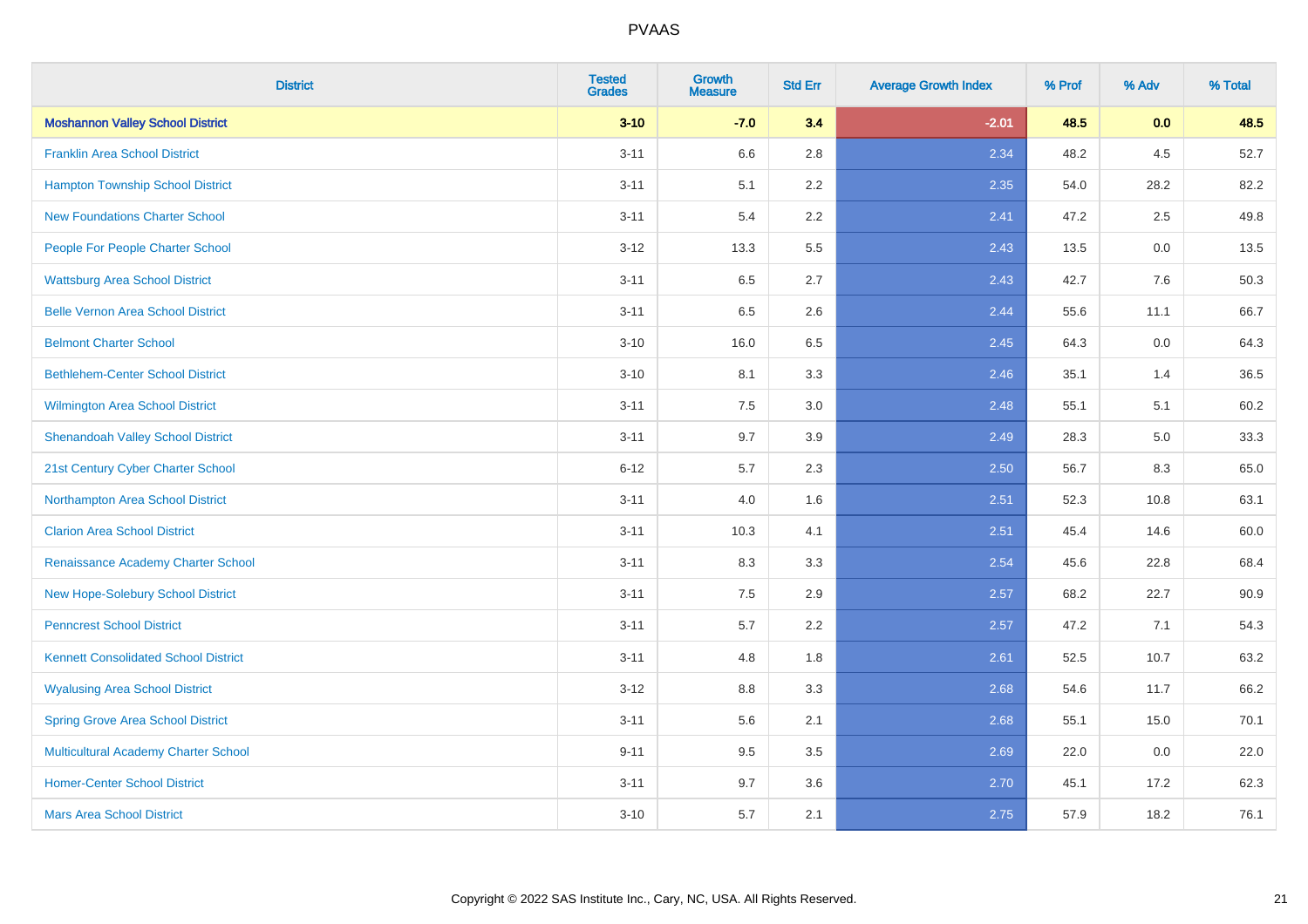| <b>District</b>                                | <b>Tested</b><br><b>Grades</b> | <b>Growth</b><br><b>Measure</b> | <b>Std Err</b> | <b>Average Growth Index</b> | % Prof | % Adv | % Total |
|------------------------------------------------|--------------------------------|---------------------------------|----------------|-----------------------------|--------|-------|---------|
| <b>Moshannon Valley School District</b>        | $3 - 10$                       | $-7.0$                          | 3.4            | $-2.01$                     | 48.5   | 0.0   | 48.5    |
| <b>Warwick School District</b>                 | $3 - 11$                       | 5.2                             | 1.9            | 2.76                        | 46.4   | 17.0  | 63.3    |
| <b>Peters Township School District</b>         | $3 - 11$                       | 5.0                             | 1.8            | 2.76                        | 59.8   | 26.1  | 85.9    |
| Lehigh Valley Charter High School For The Arts | $9 - 10$                       | $7.3$                           | 2.6            | 2.82                        | 62.3   | 18.2  | 80.5    |
| Jenkintown School District                     | $3 - 11$                       | 12.5                            | 4.4            | 2.84                        | 54.6   | 29.6  | 84.1    |
| <b>Hempfield Area School District</b>          | $3 - 12$                       | 4.6                             | 1.6            | 2.86                        | 53.5   | 20.1  | 73.6    |
| Daniel Boone Area School District              | $3 - 12$                       | 5.7                             | 2.0            | 2.88                        | 51.0   | 11.5  | 62.6    |
| <b>Stroudsburg Area School District</b>        | $3 - 11$                       | 5.5                             | 1.9            | 2.88                        | 48.1   | 4.2   | 52.3    |
| <b>Hollidaysburg Area School District</b>      | $3 - 11$                       | 6.0                             | 2.1            | 2.88                        | 57.1   | 12.3  | 69.4    |
| <b>Dover Area School District</b>              | $3 - 12$                       | 6.0                             | 2.1            | 2.94                        | 52.2   | 6.0   | 58.2    |
| Palmyra Area School District                   | $3 - 11$                       | 5.6                             | 1.9            | 2.96                        | 56.4   | 15.6  | 72.0    |
| <b>Montgomery Area School District</b>         | $3 - 11$                       | 10.7                            | 3.6            | 2.96                        | 48.7   | 12.4  | 61.1    |
| <b>Neshaminy School District</b>               | $3 - 11$                       | 4.0                             | 1.3            | 3.02                        | 58.7   | 9.5   | 68.2    |
| Northeastern York School District              | $3 - 11$                       | 5.9                             | 2.0            | 3.03                        | 51.1   | 16.6  | 67.6    |
| Saint Marys Area School District               | $3 - 11$                       | 7.8                             | 2.6            | 3.04                        | 57.0   | 8.2   | 65.2    |
| <b>Northern Cambria School District</b>        | $3 - 11$                       | 10.0                            | 3.3            | 3.04                        | 47.4   | 5.1   | 52.6    |
| <b>Cranberry Area School District</b>          | $3 - 12$                       | 9.2                             | 3.0            | 3.04                        | 47.5   | 10.2  | 57.6    |
| <b>Connellsville Area School District</b>      | $3 - 11$                       | 6.1                             | 2.0            | 3.05                        | 45.4   | 7.8   | 53.2    |
| <b>Ephrata Area School District</b>            | $3 - 11$                       | 5.6                             | 1.8            | 3.12                        | 54.7   | 9.5   | 64.2    |
| <b>Avon Grove Charter School</b>               | $3 - 11$                       | 9.0                             | 2.9            | 3.13                        | 58.8   | 16.7  | 75.5    |
| <b>Bethel Park School District</b>             | $3 - 11$                       | 5.6                             | 1.8            | 3.18                        | 65.3   | 18.6  | 83.9    |
| Jamestown Area School District                 | $3 - 11$                       | 13.5                            | 4.2            | 3.19                        | 64.4   | 13.3  | 77.8    |
| <b>Sayre Area School District</b>              | $3 - 11$                       | 11.2                            | 3.5            | 3.20                        | 52.2   | 7.5   | 59.7    |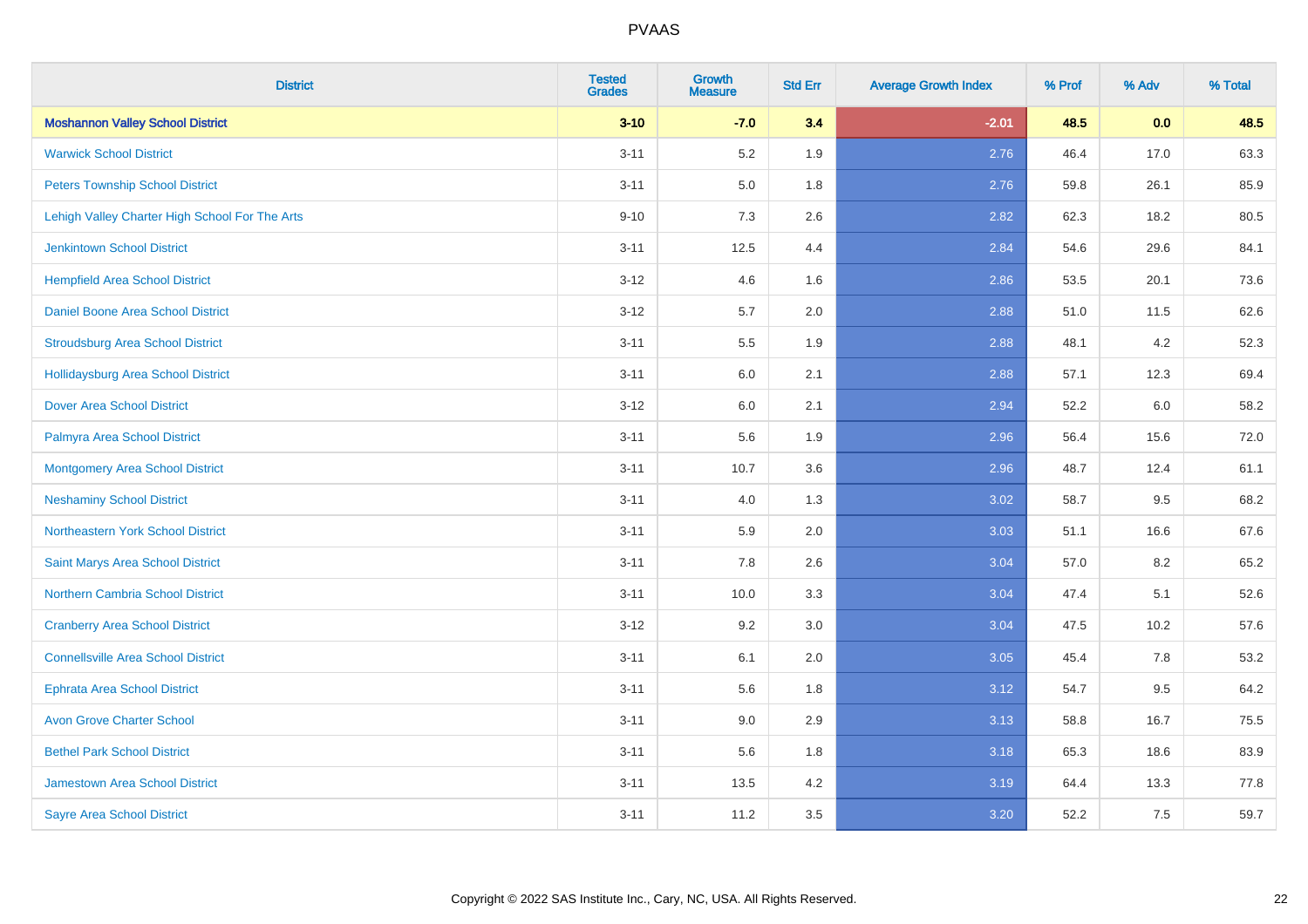| <b>District</b>                                | <b>Tested</b><br><b>Grades</b> | <b>Growth</b><br><b>Measure</b> | <b>Std Err</b> | <b>Average Growth Index</b> | % Prof | % Adv | % Total |
|------------------------------------------------|--------------------------------|---------------------------------|----------------|-----------------------------|--------|-------|---------|
| <b>Moshannon Valley School District</b>        | $3 - 10$                       | $-7.0$                          | 3.4            | $-2.01$                     | 48.5   | 0.0   | 48.5    |
| <b>Wayne Highlands School District</b>         | $3 - 11$                       | 7.8                             | 2.4            | 3.23                        | 52.3   | 13.1  | 65.4    |
| <b>Tech Freire Charter School</b>              | $9 - 11$                       | 9.3                             | 2.9            | 3.26                        | 18.0   | 1.1   | 19.1    |
| <b>East Penn School District</b>               | $3 - 11$                       | 4.1                             | 1.3            | 3.27                        | 55.8   | 11.5  | 67.3    |
| Mechanicsburg Area School District             | $3 - 11$                       | 5.9                             | 1.8            | 3.29                        | 57.2   | 13.7  | 70.9    |
| <b>Central Dauphin School District</b>         | $3 - 11$                       | 4.4                             | 1.3            | 3.32                        | 53.3   | 7.4   | 60.7    |
| <b>Mastery Charter School - Hardy Williams</b> | $3 - 11$                       | 11.4                            | 3.4            | 3.33                        | 44.3   | 5.7   | 50.0    |
| Pennsylvania Virtual Charter School            | $3 - 11$                       | 11.8                            | 3.5            | 3.37                        | 56.5   | 11.1  | 67.6    |
| <b>School Lane Charter School</b>              | $3 - 11$                       | 12.4                            | 3.6            | 3.43                        | 59.1   | 9.8   | 68.9    |
| <b>Whitehall-Coplay School District</b>        | $3 - 11$                       | 6.1                             | 1.8            | 3.45                        | 49.3   | 7.4   | 56.6    |
| Ambridge Area School District                  | $3 - 12$                       | 9.1                             | 2.6            | 3.46                        | 50.4   | 10.7  | 61.1    |
| Pen Argyl Area School District                 | $3 - 12$                       | 9.2                             | 2.7            | 3.46                        | 50.0   | 12.6  | 62.6    |
| Selinsgrove Area School District               | $3 - 12$                       | 8.3                             | 2.3            | 3.54                        | 56.8   | 10.0  | 66.8    |
| <b>West Shore School District</b>              | $3 - 12$                       | 5.0                             | 1.4            | 3.59                        | 54.2   | 9.4   | 63.6    |
| <b>Hamburg Area School District</b>            | $3 - 11$                       | 8.9                             | 2.5            | 3.63                        | 43.5   | 8.2   | 51.7    |
| <b>Eastern York School District</b>            | $3 - 11$                       | 9.6                             | 2.6            | 3.71                        | 56.3   | 12.6  | 68.9    |
| <b>Mckeesport Area School District</b>         | $3 - 12$                       | 9.0                             | 2.4            | 3.72                        | 31.0   | 4.5   | 35.5    |
| <b>Midd-West School District</b>               | $3 - 11$                       | 10.3                            | 2.7            | 3.80                        | 58.0   | 13.4  | 71.4    |
| <b>Octorara Area School District</b>           | $3 - 11$                       | 9.1                             | 2.4            | 3.82                        | 52.1   | 8.5   | 60.6    |
| <b>Eastern Lebanon County School District</b>  | $3 - 11$                       | 8.6                             | 2.2            | 3.84                        | 48.8   | 11.4  | 60.3    |
| <b>Allentown City School District</b>          | $3 - 12$                       | 5.3                             | 1.4            | 3.88                        | 25.3   | 2.7   | 28.0    |
| <b>Freeport Area School District</b>           | $3 - 10$                       | 9.7                             | 2.5            | 3.91                        | 57.5   | 17.8  | 75.3    |
| <b>Lake-Lehman School District</b>             | $3 - 11$                       | 10.8                            | 2.7            | 3.93                        | 55.3   | 7.9   | 63.2    |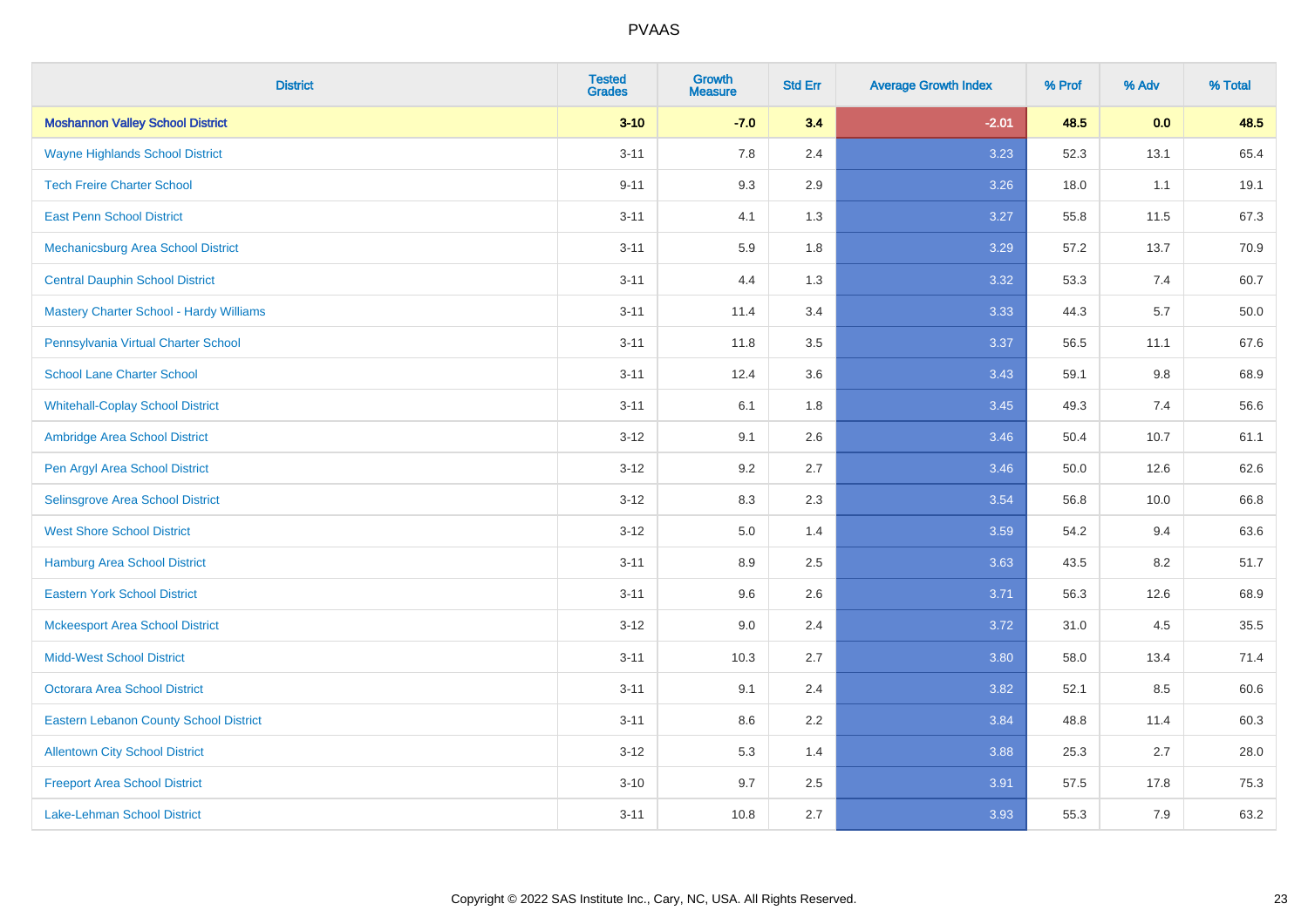| <b>District</b>                                    | <b>Tested</b><br><b>Grades</b> | <b>Growth</b><br><b>Measure</b> | <b>Std Err</b> | <b>Average Growth Index</b> | % Prof | % Adv   | % Total |
|----------------------------------------------------|--------------------------------|---------------------------------|----------------|-----------------------------|--------|---------|---------|
| <b>Moshannon Valley School District</b>            | $3 - 10$                       | $-7.0$                          | 3.4            | $-2.01$                     | 48.5   | 0.0     | 48.5    |
| <b>William Penn School District</b>                | $3 - 12$                       | 8.3                             | 2.1            | 3.99                        | 35.6   | $3.0\,$ | 38.7    |
| <b>Greater Nanticoke Area School District</b>      | $3 - 12$                       | 11.2                            | 2.8            | 4.01                        | 38.0   | 12.4    | 50.4    |
| <b>Greenwood School District</b>                   | $3 - 11$                       | 15.9                            | 3.9            | 4.11                        | 50.0   | 25.0    | 75.0    |
| <b>Montoursville Area School District</b>          | $3 - 12$                       | 10.8                            | 2.5            | 4.24                        | 44.6   | 20.1    | 64.8    |
| <b>Moon Area School District</b>                   | $3 - 11$                       | 8.2                             | 1.9            | 4.25                        | 58.7   | 18.5    | 77.2    |
| <b>Centennial School District</b>                  | $3 - 10$                       | 7.1                             | 1.7            | 4.29                        | 50.1   | 8.7     | 58.9    |
| <b>Parkland School District</b>                    | $3 - 11$                       | 5.3                             | 1.2            | 4.30                        | 58.0   | 22.3    | 80.4    |
| <b>Iroquois School District</b>                    | $3 - 11$                       | 13.1                            | 3.0            | 4.35                        | 48.2   | 7.8     | 56.0    |
| <b>Spring-Ford Area School District</b>            | $3 - 11$                       | 6.0                             | 1.3            | 4.46                        | 60.8   | 16.5    | 77.4    |
| Northern Bedford County School District            | $3 - 11$                       | 16.5                            | 3.6            | 4.58                        | 51.7   | 20.0    | 71.7    |
| <b>Littlestown Area School District</b>            | $3 - 11$                       | 11.4                            | 2.5            | 4.62                        | 55.2   | 10.4    | 65.6    |
| Pocono Mountain School District                    | $3 - 12$                       | $6.8\,$                         | 1.5            | 4.62                        | 45.8   | $5.0\,$ | 50.7    |
| <b>Upper Darby School District</b>                 | $3 - 12$                       | 6.9                             | 1.5            | 4.62                        | 45.0   | 6.7     | 51.7    |
| <b>Conestoga Valley School District</b>            | $3 - 11$                       | 8.7                             | 1.8            | 4.69                        | 60.3   | 13.5    | 73.8    |
| <b>Derry Area School District</b>                  | $3 - 11$                       | 13.2                            | 2.8            | 4.69                        | 60.0   | 12.5    | 72.5    |
| <b>Fort Leboeuf School District</b>                | $3 - 11$                       | 11.7                            | 2.5            | 4.73                        | 48.5   | 21.1    | 69.6    |
| Penns Valley Area School District                  | $3 - 12$                       | 14.0                            | 2.9            | 4.80                        | 41.9   | 23.1    | 65.0    |
| Shippensburg Area School District                  | $3 - 11$                       | 9.3                             | 1.9            | 4.84                        | 53.1   | 10.2    | 63.3    |
| <b>Commonwealth Charter Academy Charter School</b> | $3 - 10$                       | 9.1                             | 1.9            | 4.90                        | 47.2   | 9.1     | 56.3    |
| <b>York Suburban School District</b>               | $3 - 11$                       | 10.1                            | 2.1            | 4.91                        | 53.5   | 27.8    | 81.3    |
| <b>West Perry School District</b>                  | $3 - 11$                       | 12.5                            | 2.5            | 4.99                        | 56.6   | 8.4     | 65.0    |
| <b>Cornwall-Lebanon School District</b>            | $3 - 11$                       | 8.3                             | 1.6            | 5.08                        | 47.2   | 8.4     | 55.6    |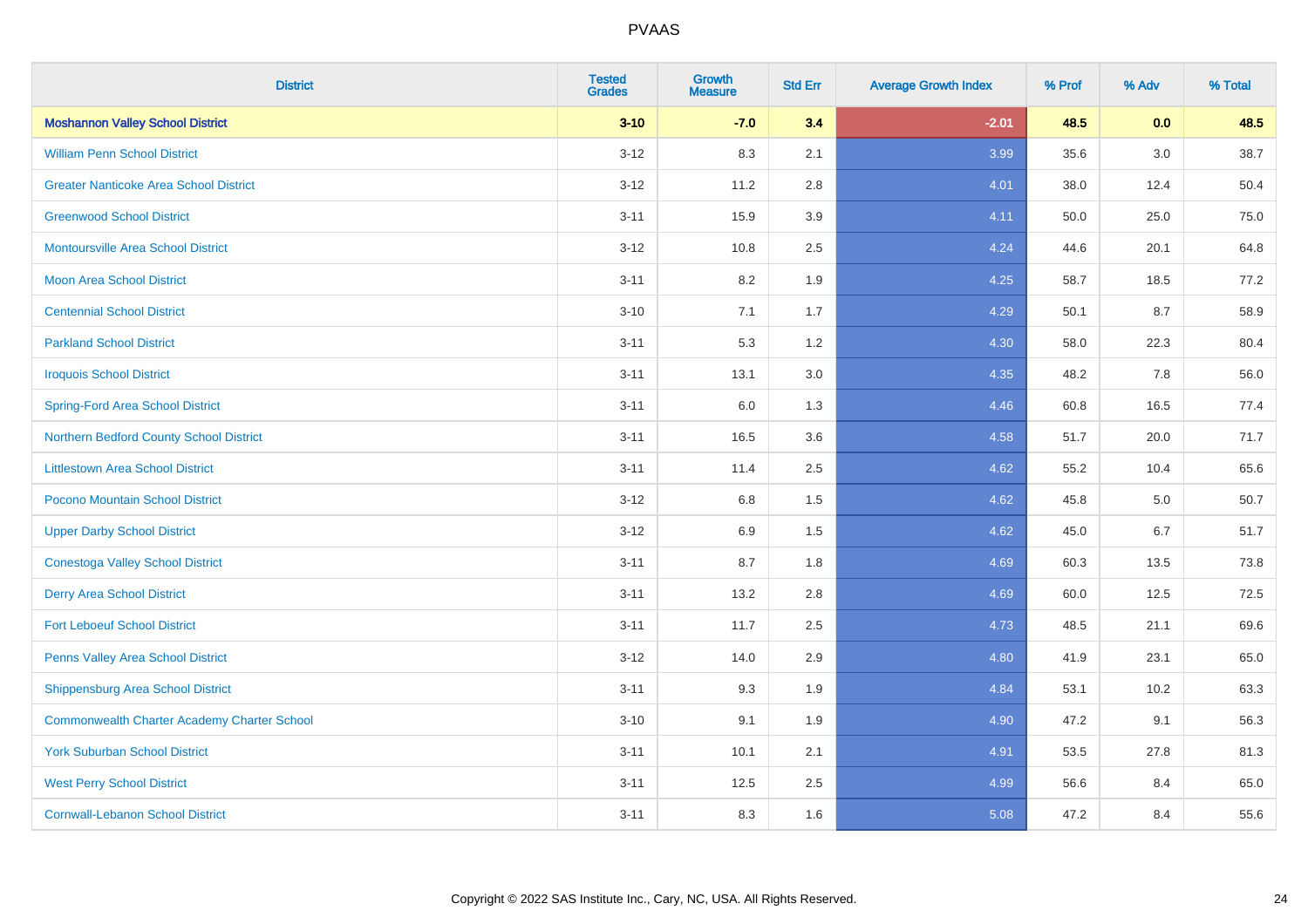| <b>District</b>                               | <b>Tested</b><br><b>Grades</b> | <b>Growth</b><br><b>Measure</b> | <b>Std Err</b> | <b>Average Growth Index</b> | % Prof | % Adv | % Total |
|-----------------------------------------------|--------------------------------|---------------------------------|----------------|-----------------------------|--------|-------|---------|
| <b>Moshannon Valley School District</b>       | $3 - 10$                       | $-7.0$                          | 3.4            | $-2.01$                     | 48.5   | 0.0   | 48.5    |
| <b>City CHS</b>                               | $10 - 11$                      | 13.6                            | 2.7            | 5.12                        | 45.8   | 3.0   | 48.8    |
| <b>Cocalico School District</b>               | $3 - 11$                       | 10.6                            | 2.0            | 5.18                        | 50.8   | 14.1  | 64.8    |
| <b>Haverford Township School District</b>     | $3 - 11$                       | $8.0\,$                         | 1.5            | 5.27                        | 53.0   | 25.5  | 78.6    |
| Fox Chapel Area School District               | $3 - 11$                       | 9.8                             | 1.8            | 5.36                        | 56.6   | 28.6  | 85.2    |
| <b>Mifflin County School District</b>         | $3 - 11$                       | 9.1                             | 1.7            | 5.49                        | 47.1   | 6.7   | 53.8    |
| <b>Unionville-Chadds Ford School District</b> | $3 - 11$                       | 17.1                            | 3.1            | 5.51                        | 68.1   | 13.2  | 81.3    |
| <b>Fleetwood Area School District</b>         | $3 - 10$                       | 12.2                            | 2.2            | 5.68                        | 53.5   | 11.6  | 65.2    |
| <b>Mountain View School District</b>          | $3 - 11$                       | 20.9                            | 3.5            | 5.91                        | 57.8   | 20.3  | 78.1    |
| <b>Wilson School District</b>                 | $3 - 12$                       | 8.8                             | 1.5            | 5.96                        | 52.6   | 14.6  | 67.2    |
| <b>Saucon Valley School District</b>          | $3 - 11$                       | 14.7                            | 2.5            | 5.98                        | 48.7   | 20.2  | 69.0    |
| <b>Ridley School District</b>                 | $3-12$                         | 10.0                            | 1.6            | 6.10                        | 45.6   | 8.2   | 53.8    |
| <b>Avon Grove School District</b>             | $3 - 10$                       | 10.0                            | 1.6            | 6.26                        | 56.3   | 18.6  | 74.9    |
| <b>Abington Heights School District</b>       | $3 - 11$                       | 13.5                            | 2.2            | 6.27                        | 58.3   | 16.2  | 74.5    |
| <b>Pine-Richland School District</b>          | $3 - 11$                       | 11.5                            | 1.8            | 6.31                        | 60.6   | 24.4  | 85.0    |
| Deer Lakes School District                    | $3 - 11$                       | 17.0                            | 2.7            | 6.32                        | 61.5   | 16.4  | 77.9    |
| <b>Derry Township School District</b>         | $3 - 10$                       | 12.8                            | 2.0            | 6.39                        | 54.8   | 25.8  | 80.6    |
| <b>Garnet Valley School District</b>          | $3 - 10$                       | 10.9                            | 1.7            | 6.53                        | 67.1   | 19.0  | 86.1    |
| <b>Hazleton Area School District</b>          | $3 - 11$                       | 9.6                             | 1.4            | 6.77                        | 45.0   | 7.8   | 52.9    |
| <b>Wissahickon School District</b>            | $3 - 10$                       | 12.5                            | 1.8            | 6.85                        | 58.3   | 22.4  | 80.7    |
| <b>Southern York County School District</b>   | $3 - 11$                       | 14.2                            | 2.1            | 6.91                        | 55.1   | 18.1  | 73.1    |
| <b>Delaware Valley School District</b>        | $3 - 11$                       | 12.6                            | 1.8            | 6.93                        | 55.2   | 16.2  | 71.4    |
| <b>Central York School District</b>           | $3-12$                         | 12.3                            | 1.7            | 7.20                        | 55.5   | 11.5  | 67.0    |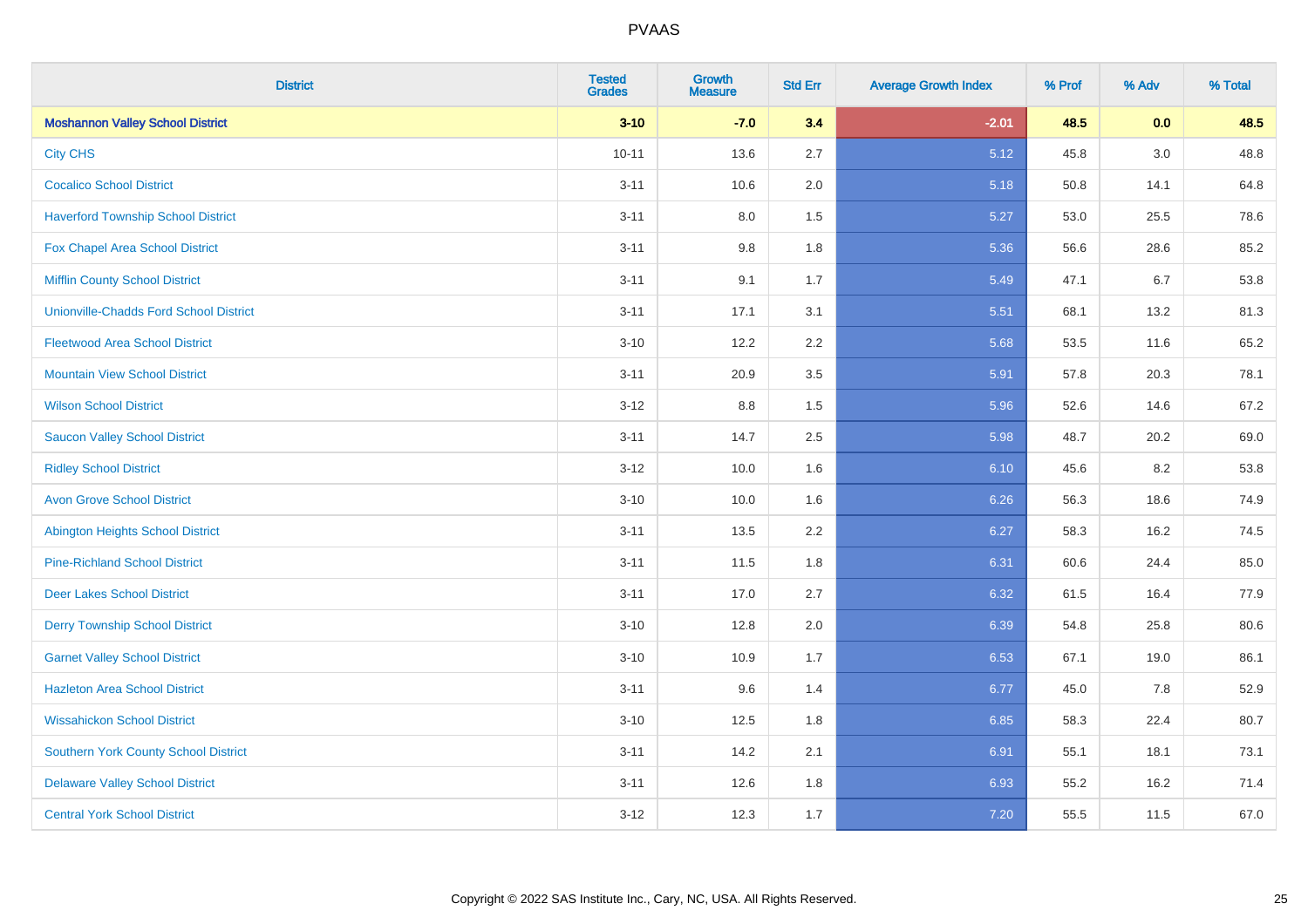| <b>District</b>                          | <b>Tested</b><br><b>Grades</b> | <b>Growth</b><br><b>Measure</b> | <b>Std Err</b> | <b>Average Growth Index</b> | % Prof | % Adv   | % Total |
|------------------------------------------|--------------------------------|---------------------------------|----------------|-----------------------------|--------|---------|---------|
| <b>Moshannon Valley School District</b>  | $3 - 10$                       | $-7.0$                          | 3.4            | $-2.01$                     | 48.5   | 0.0     | 48.5    |
| <b>Reading School District</b>           | $3 - 11$                       | 10.1                            | 1.4            | 7.25                        | 24.7   | $2.4\,$ | 27.2    |
| <b>Valley View School District</b>       | $3 - 11$                       | 18.1                            | 2.4            | 7.42                        | 53.7   | 14.7    | 68.4    |
| Pennsylvania Cyber Charter School        | $3 - 11$                       | 11.6                            | 1.5            | 7.54                        | 46.3   | 5.0     | 51.3    |
| <b>Upper Merion Area School District</b> | $3 - 11$                       | 15.3                            | 2.0            | 7.62                        | 59.3   | 19.3    | 78.6    |
| <b>Council Rock School District</b>      | $3 - 11$                       | 8.9                             | 1.2            | 7.65                        | 62.8   | 16.6    | 79.4    |
| <b>Tyrone Area School District</b>       | $3 - 12$                       | 19.7                            | 2.5            | 7.87                        | 60.4   | 16.7    | 77.1    |
| <b>Penn-Trafford School District</b>     | $3 - 11$                       | 13.4                            | 1.7            | 7.87                        | 62.3   | 21.9    | 84.2    |
| <b>Pennsbury School District</b>         | $3 - 11$                       | 11.7                            | 1.5            | 7.90                        | 60.1   | 21.3    | 81.3    |
| <b>Great Valley School District</b>      | $3 - 11$                       | 15.0                            | 1.9            | 7.98                        | 50.0   | 35.0    | 85.0    |
| Northern York County School District     | $3 - 11$                       | 15.6                            | 2.0            | 7.98                        | 57.4   | 11.5    | 68.8    |
| <b>Springfield School District</b>       | $3 - 11$                       | 13.8                            | 1.7            | 7.99                        | 60.9   | 21.5    | 82.4    |
| <b>Bethlehem Area School District</b>    | $3 - 11$                       | 9.3                             | 1.1            | 8.15                        | 44.7   | 12.0    | 56.7    |
| <b>Colonial School District</b>          | $3 - 11$                       | 14.0                            | 1.7            | 8.21                        | 60.2   | 19.6    | 79.8    |
| <b>Souderton Area School District</b>    | $3 - 11$                       | 12.4                            | 1.5            | 8.28                        | 61.7   | 15.2    | 76.9    |
| <b>North Penn School District</b>        | $3 - 11$                       | 9.1                             | 1.1            | 8.36                        | 55.8   | 17.0    | 72.8    |
| <b>Upper Dublin School District</b>      | $3 - 12$                       | 15.4                            | 1.8            | 8.53                        | 60.8   | 24.8    | 85.6    |
| <b>Dallastown Area School District</b>   | $3 - 11$                       | 13.5                            | 1.5            | 8.84                        | 56.0   | 17.9    | 73.8    |
| <b>Norwin School District</b>            | $3 - 11$                       | 18.0                            | 1.7            | 10.37                       | 58.5   | 27.0    | 85.4    |
| <b>West Chester Area School District</b> | $3 - 11$                       | 12.6                            | 1.2            | 10.38                       | 66.8   | 20.2    | 87.0    |
| <b>Upper Saint Clair School District</b> | $3 - 11$                       | 18.5                            | 1.7            | 10.65                       | 61.8   | 30.1    | 91.9    |
| Downingtown Area School District         | $3 - 11$                       | 12.1                            | 1.1            | 10.67                       | 60.0   | 23.5    | 83.6    |
| <b>Upper Perkiomen School District</b>   | $3 - 11$                       | 22.1                            | 2.1            | 10.74                       | 57.7   | 13.2    | 70.9    |